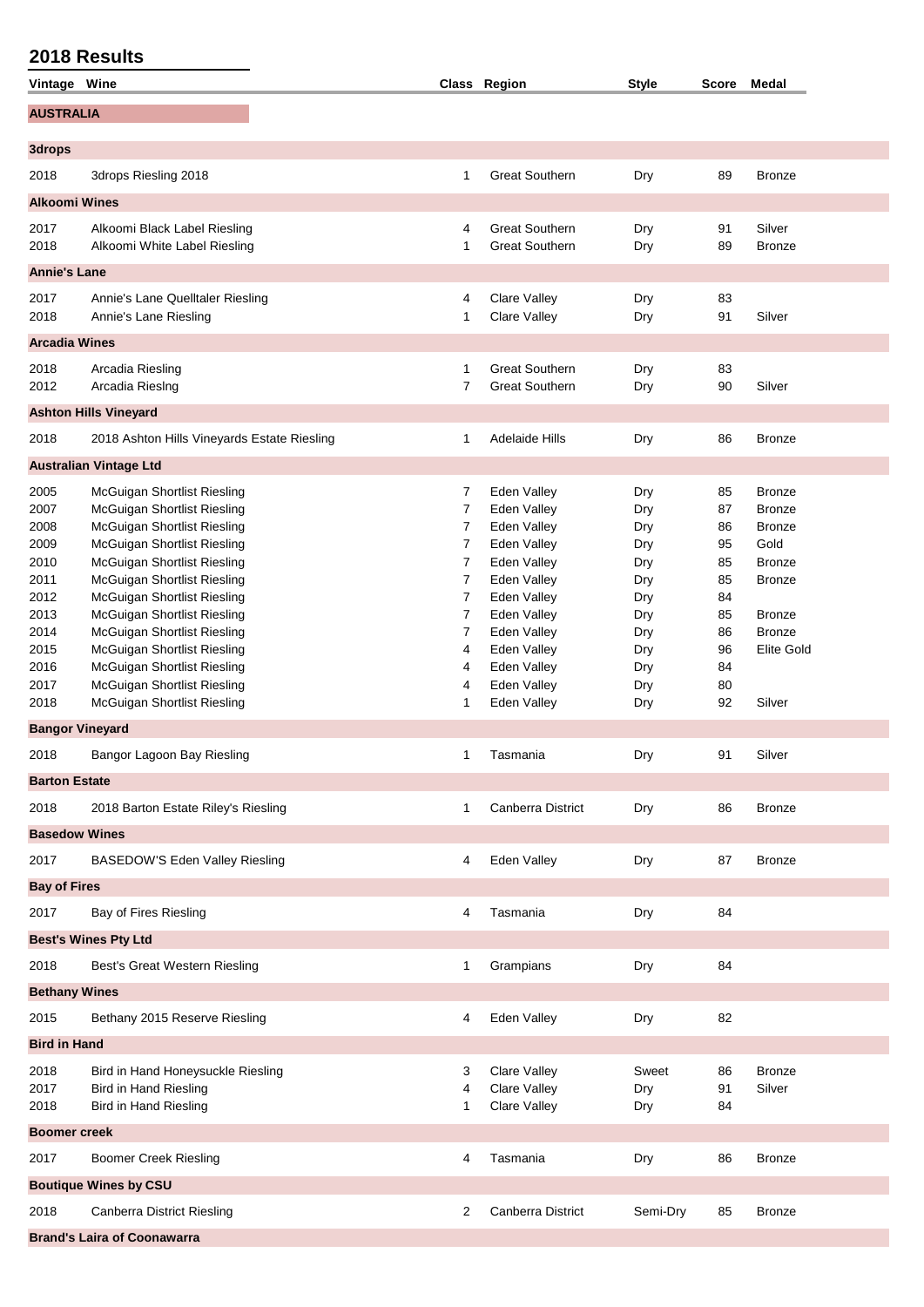| Vintage                | Wine                                                                    |        | Class Region                                   | <b>Style</b> | <b>Score</b> | <b>Medal</b>        |
|------------------------|-------------------------------------------------------------------------|--------|------------------------------------------------|--------------|--------------|---------------------|
| 2018                   | <b>Old Station Riesling</b>                                             | 2      | Coonawarra                                     | Semi-Dry     | 90           | Silver              |
|                        | <b>Brangayne of Orange</b>                                              |        |                                                |              |              |                     |
| 2018                   | 2018 Riesling                                                           | 1      | Orange                                         | Dry          | 82           |                     |
| 2018                   | Dry Riesling                                                            | 1      | Orange                                         | Dry          | 92           | Silver              |
|                        | <b>Brindabella Hills Winery</b>                                         |        |                                                |              |              |                     |
| 2018                   | Brindabella Hills Riesling                                              | 1      | <b>Canberra District</b>                       | Dry          | 90           | Silver              |
|                        |                                                                         |        |                                                |              |              |                     |
| <b>Bromley Wines</b>   |                                                                         |        |                                                |              |              |                     |
| 2018                   | <b>Bromley Riesling</b>                                                 | 1      | Geelong                                        | Dry          | 84           |                     |
|                        | <b>Brook Eden Vineyard</b>                                              |        |                                                |              |              |                     |
| 2014                   | Brook Eden Vineyard Vintage 2014 Riesling                               | 7      | Tasmania                                       | Dry          | 95           | Gold                |
| <b>Brothers at War</b> |                                                                         |        |                                                |              |              |                     |
| 2017                   | 2017 'Nothing In Common' Eden Valley Riesling                           | 4      | Eden Valley                                    | Dry          | 91           | Silver              |
| 2018                   | 2018 'Nothing In Common' Eden Valley Riesling                           | 1      | Eden Valley                                    | Dry          | 85           | <b>Bronze</b>       |
| 2018                   | 2018 'The Grape Grower' Eden Valley Riesling                            | 2      | Eden Valley                                    | Semi-Dry     | 86           | <b>Bronze</b>       |
|                        | <b>Brown Family Wine Group</b>                                          |        |                                                |              |              |                     |
| 2014                   | Brown Brothers Patricia Noble Riesling                                  | 9      | King Valley                                    | Sweet        | 95           | Gold                |
| 2015                   | Brown Brothers Patricia Noble Riesling                                  | 6      | King Valley                                    | Sweet        | 95           | Gold                |
| 2018                   | Devil's Corner Resolution Riesling                                      | 1      | Tasmania                                       | Dry          | 82           |                     |
| 2018                   | Devil's Corner Riesling                                                 | 1      | Tasmania                                       | Dry          | 85           | <b>Bronze</b>       |
| 2017                   | <b>Tamar Ridge Riesling</b>                                             | 4      | Tasmania                                       | Dry          | 92           | Silver              |
|                        | <b>Bunnamagoo Estate Wines</b>                                          |        |                                                |              |              |                     |
| 2017                   | Bunnamagoo Estate 2017 Riesling                                         | 4      | Mudgee                                         | Dry          | 87           | <b>Bronze</b>       |
| 2018                   | Bunnamagoo Estate 2018 Riesling                                         | 1      | Mudgee                                         | Dry          | 84           |                     |
|                        | <b>Calabria Family Wines</b>                                            |        |                                                |              |              |                     |
| 2018                   | Calabria Bros Eden Valley Riesling                                      | 1      | Eden Valley                                    | Dry          | 82           |                     |
| 2018                   | Calabria Reserve Riesling                                               | 1      | Eden Valley                                    | Dry          | 81           |                     |
|                        | <b>Capel Vale Wines</b>                                                 |        |                                                |              |              |                     |
| 2018                   | <b>Cellar Exclusive Riesling</b>                                        | 1      | <b>Great Southern</b>                          | Dry          | 88           | <b>Bronze</b>       |
| 2017                   | <b>Regional Riesling</b>                                                | 4      | <b>Great Southern</b>                          | Dry          | 88           | <b>Bronze</b>       |
| 2018                   | <b>Regional Riesling</b>                                                |        | <b>Great Southern</b>                          | Dry          | 86           | <b>Bronze</b>       |
| 2018                   | <b>Roustabout Overseers Riesling</b>                                    | 1      | <b>Great Southern</b>                          | Dry          | 90           | Silver              |
| 2016                   | Single Vineyard Whispering Hill Riesling                                | 4      | <b>Great Southern</b>                          | Dry          | 91           | Silver              |
| 2018                   | Single Vineyard Whispering Hill Riesling                                | 1      | <b>Great Southern</b>                          | Dry          | 84           |                     |
| <b>Capital Wines</b>   |                                                                         |        |                                                |              |              |                     |
| 2017                   | 2017 The Whip Riesling                                                  | 4      | Canberra District                              | Dry          | 86           | <b>Bronze</b>       |
| 2018                   | <b>Gundaroo Vineyard Riesling</b>                                       | 1      | Canberra District                              | Dry          | 83           |                     |
|                        | <b>Cargo Road Wines</b>                                                 |        |                                                |              |              |                     |
| 2017                   | Cargo Road Wines Riesling                                               | 5      | Orange                                         | Semi-Dry     | 82           |                     |
| 2018                   | Cargo Road Wines Riesling                                               | 2      | Orange                                         | Semi-Dry     | 83           |                     |
| <b>Carillion Wines</b> |                                                                         |        |                                                |              |              |                     |
| 2018                   | Carillion Origins GM198 Clone Riesling                                  | 1      | Orange                                         | Dry          | 91           | Silver              |
| <b>Castelli Estate</b> |                                                                         |        |                                                |              |              |                     |
|                        |                                                                         |        |                                                |              |              |                     |
| 2018<br>2018           | Castelli Estate Riesling<br>The Sum Riesling                            | 1<br>1 | <b>Great Southern</b><br><b>Great Southern</b> | Dry<br>Dry   | 00<br>90     | <b>WD</b><br>Silver |
|                        |                                                                         |        |                                                |              |              |                     |
|                        | <b>Cellarmaster Wines</b>                                               |        |                                                |              |              |                     |
| 2017                   | Avon Brae Eden Valley Riesling                                          | 4      | Eden Valley                                    | Dry          | 83           |                     |
| 2018                   | Hutt River Clare Valley Riesling                                        | 1      | Clare Valley                                   | Dry          | 84           |                     |
| 2018                   | McLean's Farm Eden Valley Reserve Riesling                              | 1      | Eden Valley                                    | Dry          | 87           | <b>Bronze</b>       |
| 2016                   | Mockingbird Hill Hayshed Block Single Vineyard Clare Valley<br>Riesling | 4      | Clare Valley                                   | Dry          | 95           | Gold                |
| 2017                   | Mockingbird Hill Skilly Block Clare Valley Riesling                     | 4      | Clare Valley                                   | Dry          | 87           | <b>Bronze</b>       |
| 2017                   | Riversdale Estate Tasmania Riesling                                     | 4      | Tasmania                                       | Dry          | 87           | <b>Bronze</b>       |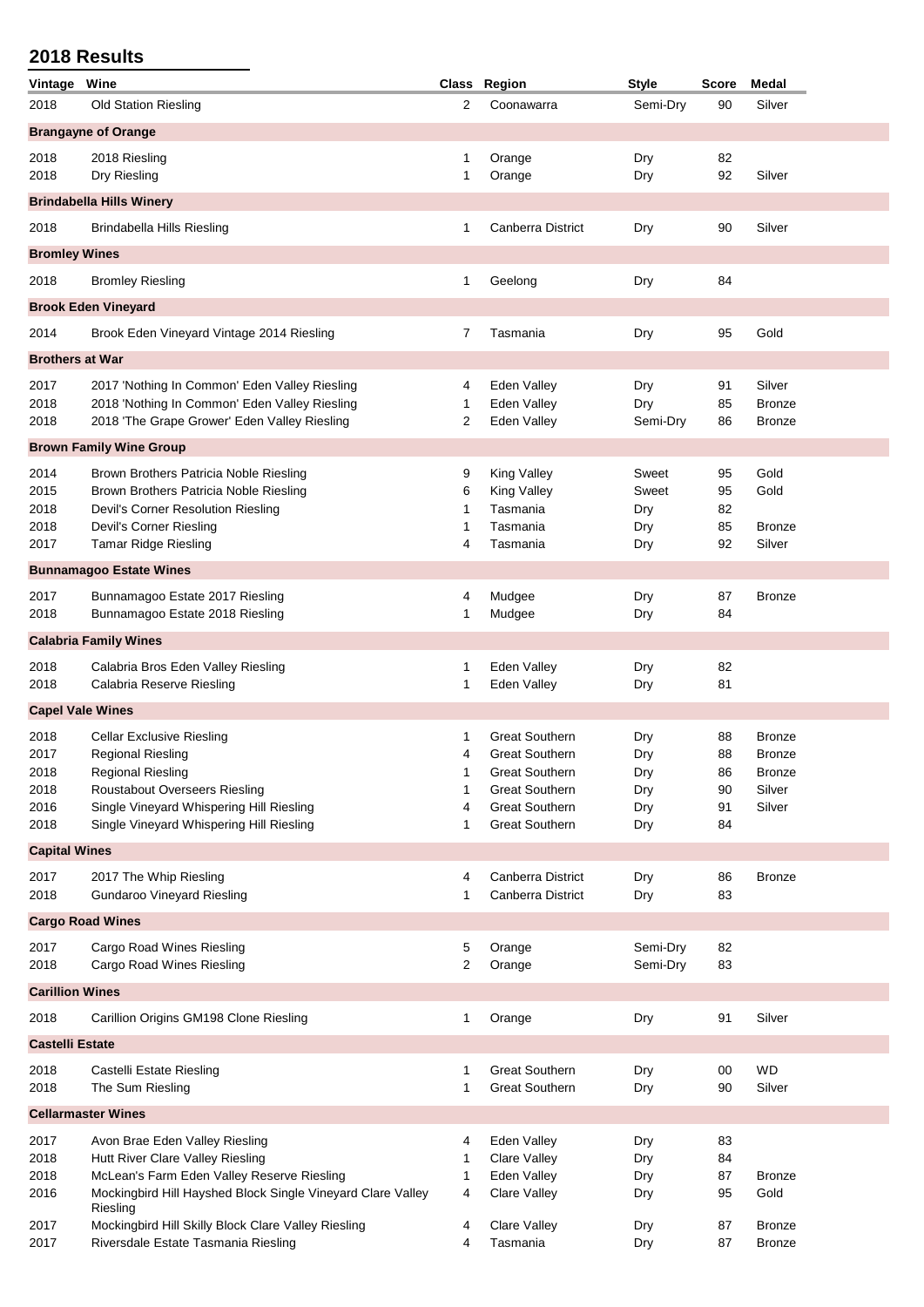| Vintage                | Wine                                                                                                     |              | Class Region                                   | <b>Style</b>                  | <b>Score</b>   | Medal                              |  |  |
|------------------------|----------------------------------------------------------------------------------------------------------|--------------|------------------------------------------------|-------------------------------|----------------|------------------------------------|--|--|
| 2017                   | The Ridge Coonawarra Terra Rossa Riesling                                                                | 4            | Coonawarra                                     | Dry                           | 83             |                                    |  |  |
| <b>Chartley Estate</b> |                                                                                                          |              |                                                |                               |                |                                    |  |  |
| 2017<br>2018           | <b>Chartley Estate Riesling</b><br><b>Chartley Estate Riesling</b>                                       | 4<br>1       | Tasmania<br>Tasmania                           | Dry<br>Dry                    | 87<br>00       | <b>Bronze</b><br>WD                |  |  |
|                        | <b>Cherry Tree Hill Wines</b>                                                                            |              |                                                |                               |                |                                    |  |  |
| 2018<br>2018           | Cherry Tree Hill Riesling<br>Cherry Tree Riesling Off Dry                                                | 1<br>2       | Southern Highlands<br>Southern Highlands       | Dry<br>Semi-Dry               | 77<br>85       | <b>Bronze</b>                      |  |  |
| <b>Claymore Wines</b>  |                                                                                                          |              |                                                |                               |                |                                    |  |  |
| 2018<br>2018           | Joshua Tree Riesling<br><b>Superstition Reserve Riesling</b>                                             | 1<br>1       | Clare Valley<br>Clare Valley                   | Dry<br>Dry                    | 90<br>84       | Silver                             |  |  |
| <b>Clos Clare</b>      |                                                                                                          |              |                                                |                               |                |                                    |  |  |
| 2018                   | <b>Watervale Riesling</b>                                                                                | 1            | Clare Valley                                   | Dry                           | 87             | <b>Bronze</b>                      |  |  |
| <b>Colmar Estate</b>   |                                                                                                          |              |                                                |                               |                |                                    |  |  |
| 2018<br>2018           | Colmar Estate Block 5 Riesling<br>Colmar Estate Block 6 Riesling                                         | 1<br>1       | Orange<br>Orange                               | Dry<br>Dry                    | 88<br>84       | Bronze                             |  |  |
|                        | <b>Cook Family Estate</b>                                                                                |              |                                                |                               |                |                                    |  |  |
| 2018                   | Cooks Lot allotment 333 Riesling                                                                         | 1            | Orange                                         | Dry                           | 83             |                                    |  |  |
|                        | <b>Craigie Knowe Vineyard</b>                                                                            |              |                                                |                               |                |                                    |  |  |
| 2018                   | Craigie Knowe Estate Riesling                                                                            | 1            | Tasmania                                       | Dry                           | 83             |                                    |  |  |
| <b>Crowe Wines</b>     |                                                                                                          |              |                                                |                               |                |                                    |  |  |
| 2018                   | 2018 Crowe Riesling                                                                                      | 1            | <b>Canberra District</b>                       | Dry                           | 86             | <b>Bronze</b>                      |  |  |
|                        | <b>Dandelion Vineyards</b>                                                                               |              |                                                |                               |                |                                    |  |  |
| 2018                   | Wonderland of the Eden Valley Riesling                                                                   | 1            | Eden Valley                                    | Dry                           | 88             | <b>Bronze</b>                      |  |  |
| d'Arenberg             |                                                                                                          |              |                                                |                               |                |                                    |  |  |
| 2011<br>2018<br>2016   | The Dry Dam Riesling<br>The Dry Dam Riesling<br>The Noble Wrinkled Riesling                              | 8<br>2<br>6  | McLaren Vale<br>McLaren Vale<br>McLaren Vale   | Semi-Dry<br>Semi-Dry<br>Sweet | 87<br>94<br>92 | <b>Bronze</b><br>Silver<br>Silver  |  |  |
| <b>Derwent Estate</b>  |                                                                                                          |              |                                                |                               |                |                                    |  |  |
| 2017<br>2014<br>2017   | Derwent Estate Late Harvest Riesling<br><b>Derwent Estate Riesling</b><br><b>Derwent Estate Riesling</b> | 6<br>7<br>4  | Tasmania<br>Tasmania<br>Tasmania               | Sweet<br>Dry<br>Dry           | 85<br>83<br>80 | <b>Bronze</b>                      |  |  |
|                        | <b>DiGiorgio Family Wines</b>                                                                            |              |                                                |                               |                |                                    |  |  |
| 2013<br>2018           | DiGirgio Family Wines Kongorong Riesling<br>DiGirgio Family Wines Kongorong Riesling                     | 7<br>1       | <b>Mount Gambier</b><br><b>Mount Gambier</b>   | Dry<br>Dry                    | 86<br>87       | <b>Bronze</b><br><b>Bronze</b>     |  |  |
|                        | <b>Dinny Goonan Wines</b>                                                                                |              |                                                |                               |                |                                    |  |  |
| 2018                   | Dinny Goonan Single Vineyard Riesling                                                                    | 1            | Geelong                                        | Dry                           | 84             |                                    |  |  |
| <b>Duke's Vineyard</b> |                                                                                                          |              |                                                |                               |                |                                    |  |  |
| 2018<br>2018           | Duke's Single Vineyard Riesling<br>Magpie Hill Reserve Riesling                                          | 1<br>1       | <b>Great Southern</b><br><b>Great Southern</b> | Dry<br>Dry                    | 86<br>84       | <b>Bronze</b>                      |  |  |
| <b>Eden Hall Wines</b> |                                                                                                          |              |                                                |                               |                |                                    |  |  |
| 2018<br>2018<br>2018   | Opulence<br>Reserve Riesling<br><b>Springton Riesling</b>                                                | 3<br>1<br>1  | Eden Valley<br>Eden Valley<br>Eden Valley      | Sweet<br>Dry<br>Dry           | 83<br>86<br>96 | <b>Bronze</b><br><b>Elite Gold</b> |  |  |
| <b>Eden Road Wines</b> |                                                                                                          |              |                                                |                               |                |                                    |  |  |
| 2017<br>2018           | Eden Road Canberra Riesling<br>Eden Road Canberra Riesling                                               | 4<br>1       | Canberra District<br>Canberra District         | Dry<br>Dry                    | 84<br>87       | <b>Bronze</b>                      |  |  |
| <b>Elderton Wines</b>  |                                                                                                          |              |                                                |                               |                |                                    |  |  |
| 2018                   | Elderton Eden Valley Riesling                                                                            | $\mathbf{1}$ | Eden Valley                                    | Dry                           | 85             | <b>Bronze</b>                      |  |  |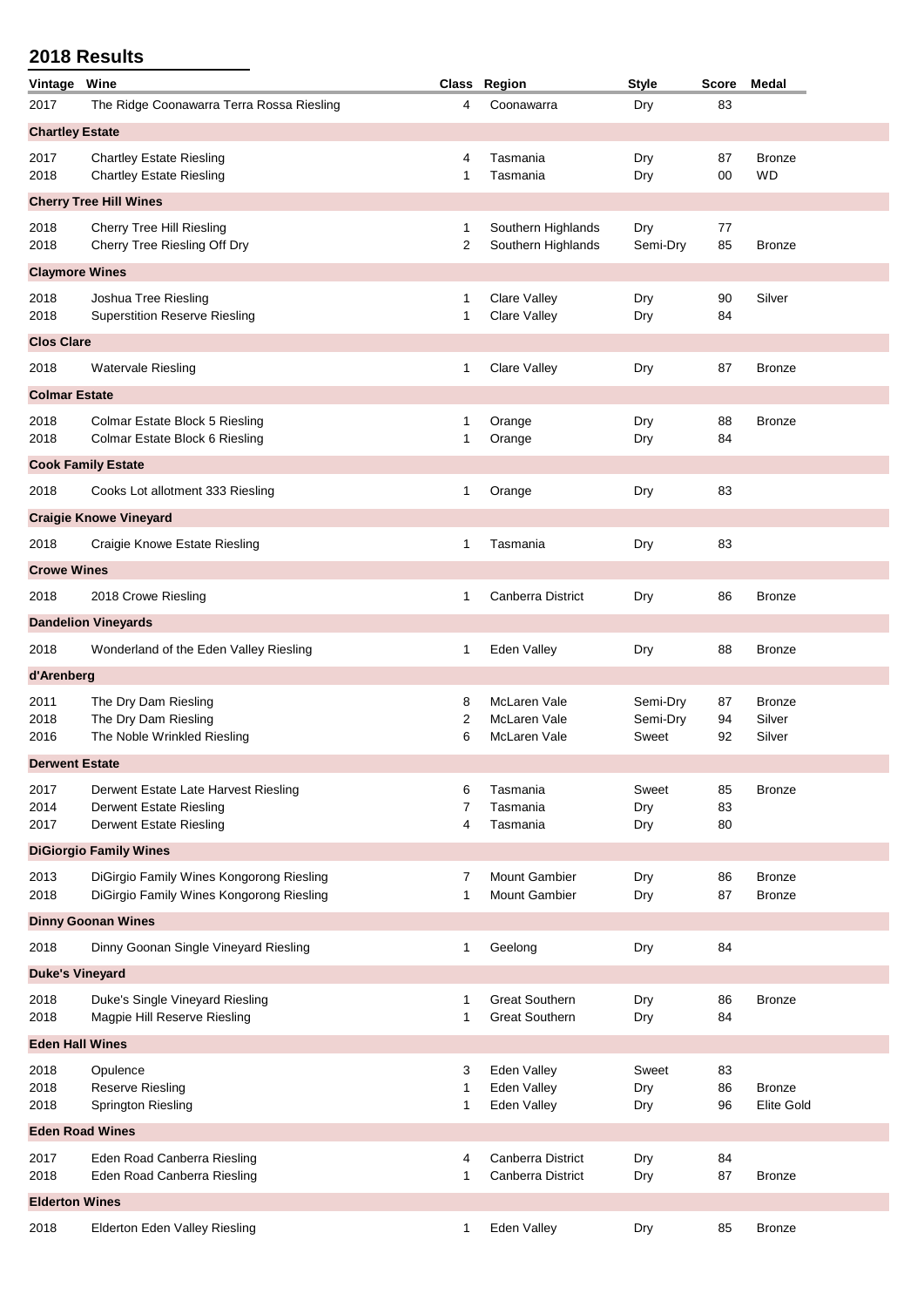| Vintage Wine                                 |                                                                                                                                                                                                                                             |                            | Class Region                                             | <b>Style</b>                                | Score                            | Medal                                                 |  |  |  |
|----------------------------------------------|---------------------------------------------------------------------------------------------------------------------------------------------------------------------------------------------------------------------------------------------|----------------------------|----------------------------------------------------------|---------------------------------------------|----------------------------------|-------------------------------------------------------|--|--|--|
| <b>Eldredge Vineyards</b>                    |                                                                                                                                                                                                                                             |                            |                                                          |                                             |                                  |                                                       |  |  |  |
| 2018<br>2010                                 | Eldredge Blue Chip Riesling<br><b>Eldredge Riesling</b>                                                                                                                                                                                     | 1<br>7                     | Clare Valley<br><b>Clare Valley</b>                      | Dry<br>Dry                                  | 95<br>95                         | Gold<br>Gold                                          |  |  |  |
| <b>Ferngrove Wines</b>                       |                                                                                                                                                                                                                                             |                            |                                                          |                                             |                                  |                                                       |  |  |  |
| 2018<br> 2005                                | Ferngrove Black Label Off-Dry Riesling<br>2018 2012 Ferngrove Cossack Riesling                                                                                                                                                              | 2<br>20                    | <b>Great Southern</b><br><b>Great Southern</b>           | Semi-Dry<br>Provenan<br>ce                  | 85<br>87                         | <b>Bronze</b><br><b>Bronze</b>                        |  |  |  |
| 2018                                         | Ferngrove Orchid Cossack Riesling                                                                                                                                                                                                           | 1                          | <b>Great Southern</b>                                    | Dry                                         | 88                               | <b>Bronze</b>                                         |  |  |  |
|                                              | <b>Forbes Wine Company Pty Ltd</b>                                                                                                                                                                                                          |                            |                                                          |                                             |                                  |                                                       |  |  |  |
| 2010<br>2018<br> 2002                        | Forbes & Forbes Cellar Matured Eden Valley<br>Forbes & Forbes Single Vineyard Eden Valley<br>2018 2010 Forbes & Forbes Single Vineyard Eden Valley                                                                                          | 7<br>1<br>20               | Eden Valley<br>Eden Valley<br>Eden Valley                | Dry<br>Dry<br>Provenan<br>ce                | 95<br>87<br>78                   | Gold<br><b>Bronze</b>                                 |  |  |  |
|                                              | <b>Four Winds Vineyard</b>                                                                                                                                                                                                                  |                            |                                                          |                                             |                                  |                                                       |  |  |  |
| 2018<br>2018                                 | Four Winds Vineyard 2018 Sparkling Riesling<br>Four Winds Vineyard Riesling                                                                                                                                                                 | 19<br>1                    | Canberra District<br>Canberra District                   | Specialty<br>Dry                            | 88<br>86                         | <b>Bronze</b><br><b>Bronze</b>                        |  |  |  |
| <b>Fowles Wine</b>                           |                                                                                                                                                                                                                                             |                            |                                                          |                                             |                                  |                                                       |  |  |  |
| 2017<br>2017                                 | Ladies Who Shoot Their Lunch 2017 Riesling<br>Stone Dwellers 2017 Riesling                                                                                                                                                                  | 4<br>4                     | Strathbogie Ranges<br>Strathbogie Ranges                 | Dry<br>Dry                                  | 85<br>83                         | <b>Bronze</b>                                         |  |  |  |
|                                              | <b>Freycinet Vineyard Pty Ltd</b>                                                                                                                                                                                                           |                            |                                                          |                                             |                                  |                                                       |  |  |  |
| 2018                                         | <b>Freycinet Riesling</b>                                                                                                                                                                                                                   | 1                          | Tasmania                                                 | Dry                                         | 85                               | <b>Bronze</b>                                         |  |  |  |
| <b>Frogmore Creek</b>                        |                                                                                                                                                                                                                                             |                            |                                                          |                                             |                                  |                                                       |  |  |  |
| 2016<br>2017<br>2017<br>2016<br>2017         | Frogmore Creek FGR Riesling<br>Frogmore Creek FGR Riesling<br>Frogmore Creek Iced Riesling<br>Frogmore Creek Riesling<br><b>Frogmore Creek Riesling</b>                                                                                     | 6<br>6<br>6<br>4<br>4      | Tasmania<br>Tasmania<br>Tasmania<br>Tasmania<br>Tasmania | Sweet<br>Sweet<br>Sweet<br>Dry<br>Dry       | 90<br>90<br>90<br>86<br>93       | Silver<br>Silver<br>Silver<br><b>Bronze</b><br>Silver |  |  |  |
|                                              | <b>Gaelic Cemetery Vineyard</b>                                                                                                                                                                                                             |                            |                                                          |                                             |                                  |                                                       |  |  |  |
| 2018<br>2018                                 | Celtic Farm 2018 Riesling<br>GCV 2018 Premium Riesling                                                                                                                                                                                      | 1<br>1                     | <b>Clare Valley</b><br><b>Clare Valley</b>               | Dry<br>Dry                                  | 82<br>90                         | Silver                                                |  |  |  |
| <b>Gala Estate</b>                           |                                                                                                                                                                                                                                             |                            |                                                          |                                             |                                  |                                                       |  |  |  |
| 2018                                         | Gala Estate Vineyard                                                                                                                                                                                                                        | 1                          | Tasmania                                                 | Dry                                         | 90                               | Silver                                                |  |  |  |
| <b>Galafrey Wines</b>                        |                                                                                                                                                                                                                                             |                            |                                                          |                                             |                                  |                                                       |  |  |  |
| 2017<br>2018                                 | <b>Galafrey Wines Reserve Riesling</b><br><b>Galafrey Wines Reserve Riesling</b>                                                                                                                                                            | 4<br>1                     | <b>Great Southern</b><br><b>Great Southern</b>           | Dry<br>Dry                                  | 87<br>90                         | <b>Bronze</b><br>Silver                               |  |  |  |
| <b>Gallagher Wines</b>                       |                                                                                                                                                                                                                                             |                            |                                                          |                                             |                                  |                                                       |  |  |  |
| 2018                                         | Gallagher Riesling                                                                                                                                                                                                                          | 1                          | Canberra District                                        | Dry                                         | 95                               | Gold                                                  |  |  |  |
| <b>Gatt Wines</b>                            |                                                                                                                                                                                                                                             |                            |                                                          |                                             |                                  |                                                       |  |  |  |
| 2017<br>2017<br>2018<br>2018                 | 2017 Eden Springs High Eden Riesling<br>2017 Gatt High Eden Riesling<br>2018 Eden Springs High Eden Riesling<br>2018 Gatt High Eden Riesling                                                                                                | 4<br>4<br>1<br>1           | Eden Valley<br>Eden Valley<br>Eden Valley<br>Eden Valley | Dry<br>Dry<br>Dry<br>Dry                    | 83<br>84<br>90<br>88             | Silver<br><b>Bronze</b>                               |  |  |  |
| <b>Gibson Wines</b>                          |                                                                                                                                                                                                                                             |                            |                                                          |                                             |                                  |                                                       |  |  |  |
| 2018                                         | Gibson Eden Valley Riesling                                                                                                                                                                                                                 | 1                          | Eden Valley                                              | Dry                                         | 87                               | <b>Bronze</b>                                         |  |  |  |
|                                              | <b>Gilbert Family Wines</b>                                                                                                                                                                                                                 |                            |                                                          |                                             |                                  |                                                       |  |  |  |
| 2010<br>2015<br>2015<br>2012<br>2017<br>2018 | Gilbert + Gilbert Museum Reserve Riesling<br>Gilbert + Gilbert Riesling RS 8.7<br>Gilbert + Gilbert Single Vineyard Riesling<br>Gilbert by Simon Gilbert Riesling<br>Gilbert by Simon Gilbert Riesling<br>Gilbert by Simon Gilbert Riesling | 7<br>5<br>4<br>7<br>4<br>1 | Orange<br>Orange<br>Orange<br>Orange<br>Orange<br>Orange | Dry<br>Semi-Dry<br>Dry<br>Dry<br>Dry<br>Dry | 90<br>95<br>90<br>95<br>86<br>81 | Silver<br>Gold<br>Silver<br>Gold<br><b>Bronze</b>     |  |  |  |
| 2018                                         | Gilbert by Simon Gilbert Riesling RS13                                                                                                                                                                                                      | 2                          | Orange                                                   | Semi-Dry                                    | 87                               | <b>Bronze</b>                                         |  |  |  |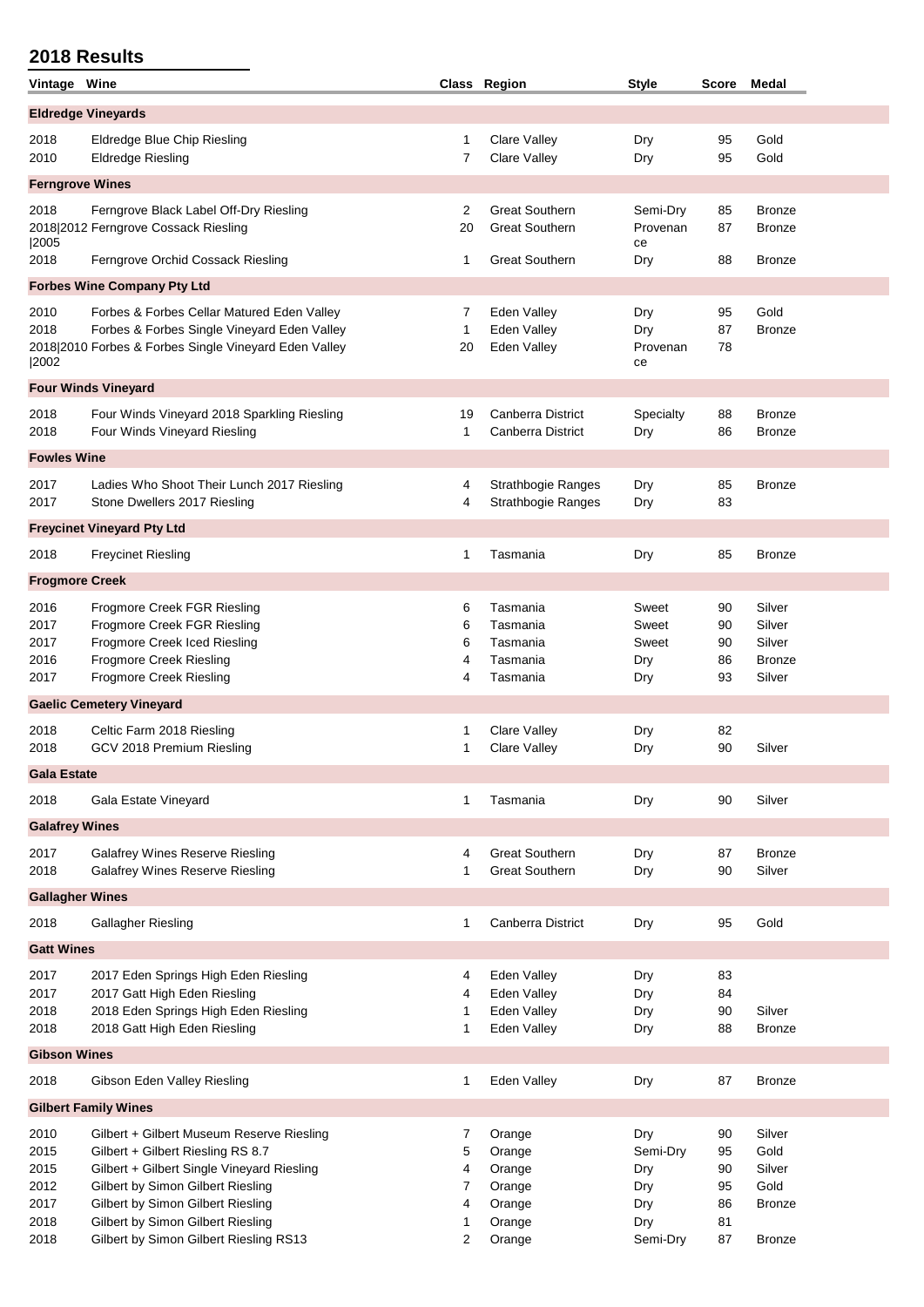| Vintage                 | Wine                                                             |              | Class Region          | <b>Style</b> | <b>Score</b> | <b>Medal</b>  |
|-------------------------|------------------------------------------------------------------|--------------|-----------------------|--------------|--------------|---------------|
| 2017                    | Gilbert by Simon Gilbert Riesling RS14                           | 5            | Orange                | Semi-Dry     | 89           | <b>Bronze</b> |
| 2013                    | Late Harvest Riesling                                            | 9            | Orange                | Sweet        | 84           |               |
| <b>Gilbert Wines</b>    |                                                                  |              |                       |              |              |               |
| 2018                    | <b>Gilbert Wines Alira</b>                                       | 2            | <b>Great Southern</b> | Semi-Dry     | 95           | Gold          |
| 2017                    | Gilbert wines Riesling                                           | 4            | <b>Great Southern</b> | Dry          | 91           | Silver        |
| 2018                    | Gilbert Wines Riesling                                           | 1            | <b>Great Southern</b> | Dry          | 86           | <b>Bronze</b> |
|                         |                                                                  |              |                       |              |              |               |
|                         | <b>Gippsland Wine Company</b>                                    |              |                       |              |              |               |
| 2018                    | <b>GWC Riesling</b>                                              | 3            | Gippsland             | Sweet        | 80           |               |
| <b>Goaty Hill Wines</b> |                                                                  |              |                       |              |              |               |
| 2016                    | Goaty Hill Botrytis Riesling                                     | 6            | Tasmania              | Sweet        | 82           |               |
| 2009                    | Goaty Hill Riesling                                              | 7            | Tasmania              | Dry          | 92           | Silver        |
| 2017                    | Goaty Hill Riesling                                              | 4            | Tasmania              | Dry          | 96           | Trophy        |
|                         | <b>Best Tasmanian Riesling</b>                                   |              |                       |              |              |               |
| <b>Gomersal Wines</b>   |                                                                  |              |                       |              |              |               |
| 2018                    | <b>Gomersal Wines</b>                                            | 1            | Eden Valley           | Dry          | 90           | Silver        |
|                         |                                                                  |              |                       |              |              |               |
|                         | <b>Grant Burge Wines</b>                                         |              |                       |              |              |               |
| 1985                    | Grant Burge Wines Rare Show Mistella                             | 19           | Barossa               | Specialty    | 95           | Gold          |
| 2014                    | Grant Burge Wines 'The Vigneron' Reserve Eden Valley<br>Riesling | 7            | Eden Valley           | Dry          | 90           | Silver        |
| 2015                    | Grant Burge Wines 'The Vigneron' Reserve Eden Valley             | 4            | Eden Valley           | Dry          | 83           |               |
| 2017                    | Riesling<br>Grant Burge Wines 'The Vigneron' Reserve Eden Valley | 4            | Eden Valley           | Dry          | 91           | Silver        |
|                         | Riesling                                                         |              |                       |              |              |               |
| 2017                    | Grant Burge Wines Thorn Eden Valley Riesling                     | 4            | Eden Valley           | Dry          | 92           | Silver        |
| 2018                    | Grant Burge Wines Thorn Eden Valley Riesling                     | 1            | Eden Valley           | Dry          | 87           | <b>Bronze</b> |
|                         |                                                                  |              |                       |              |              |               |
| <b>Gundog Estate</b>    |                                                                  |              |                       |              |              |               |
| 2018                    | <b>Gundog Estate Riesling</b>                                    | $\mathbf{1}$ | Canberra District     | Dry          | 89           | <b>Bronze</b> |
| <b>Hardys Wines</b>     |                                                                  |              |                       |              |              |               |
| 2017                    | <b>HRB Riesling</b>                                              | 4            | Various               | Dry          | 91           | Silver        |
|                         | <b>Hay Shed Hill Wines</b>                                       |              |                       |              |              |               |
| 2018                    | Hay Shed Hill G40 Riesling                                       | 3            | <b>Great Southern</b> | Sweet        | 87           | <b>Bronze</b> |
| 2018                    | Kerrigan + Berry Riesling                                        | 1            | <b>Great Southern</b> | Dry          | 85           | <b>Bronze</b> |
|                         |                                                                  |              |                       |              |              |               |
|                         | <b>Heemskerk Wines</b>                                           |              |                       |              |              |               |
| 2017                    | Heemskerk Riesling                                               | 4            | Tasmania              | Dry          | 90           | Silver        |
|                         | <b>Heggies Vineyard</b>                                          |              |                       |              |              |               |
| 2017                    | Heggies Vineyard Estate Botrytis Riesling                        | 6            | Eden Valley           | Sweet        | 92           | Silver        |
| 2017                    | Heggies Vineyard Estate Riesling                                 | 4            | Eden Valley           | Dry          | 87           | <b>Bronze</b> |
|                         | <b>Heirloom Vineyards</b>                                        |              |                       |              |              |               |
|                         | Heirloom Eden Valley Riesling                                    |              | Eden Valley           | Dry          | 84           |               |
| 2017                    |                                                                  | 4            |                       |              |              |               |
| <b>Helm Wines</b>       |                                                                  |              |                       |              |              |               |
| 2018                    | Helm Half Dry Riesling                                           | 2            | Canberra District     | Semi-Dry     | 87           | <b>Bronze</b> |
| <b>Hentley Farm</b>     |                                                                  |              |                       |              |              |               |
| 2018                    | Hentley Farm Riesling                                            | $\mathbf{1}$ | <b>Eden Valley</b>    | Dry          | 88           | <b>Bronze</b> |
|                         | <b>Highland Heritage Estate</b>                                  |              |                       |              |              |               |
|                         |                                                                  |              |                       |              |              |               |
| 2015                    | <b>Highland Heritage Estate</b>                                  | 4            | Orange                | Dry          | 90           | Silver        |
| 2013                    | Highland Heritage Estate Nikkie D                                | 9            | Orange                | Sweet        | 84           |               |
| 2011                    | Highland Heritage Nikki D Riesling                               | 9            | Orange                | Sweet        | 00           | WD            |
| 2012                    | <b>Highland Heritage Riesling</b>                                | 7            | Orange                | Dry          | 00           | <b>WD</b>     |
|                         | <b>Howard Park Wines</b>                                         |              |                       |              |              |               |
| 2017                    | 2017 Howard Park Flint Rock Riesling                             | 4            | <b>Great Southern</b> | Dry          | 83           |               |
| 2018                    | 2018 MadFish Riesling                                            | 1            | <b>Great Southern</b> | Dry          | 86           | Bronze        |
|                         |                                                                  |              |                       |              |              |               |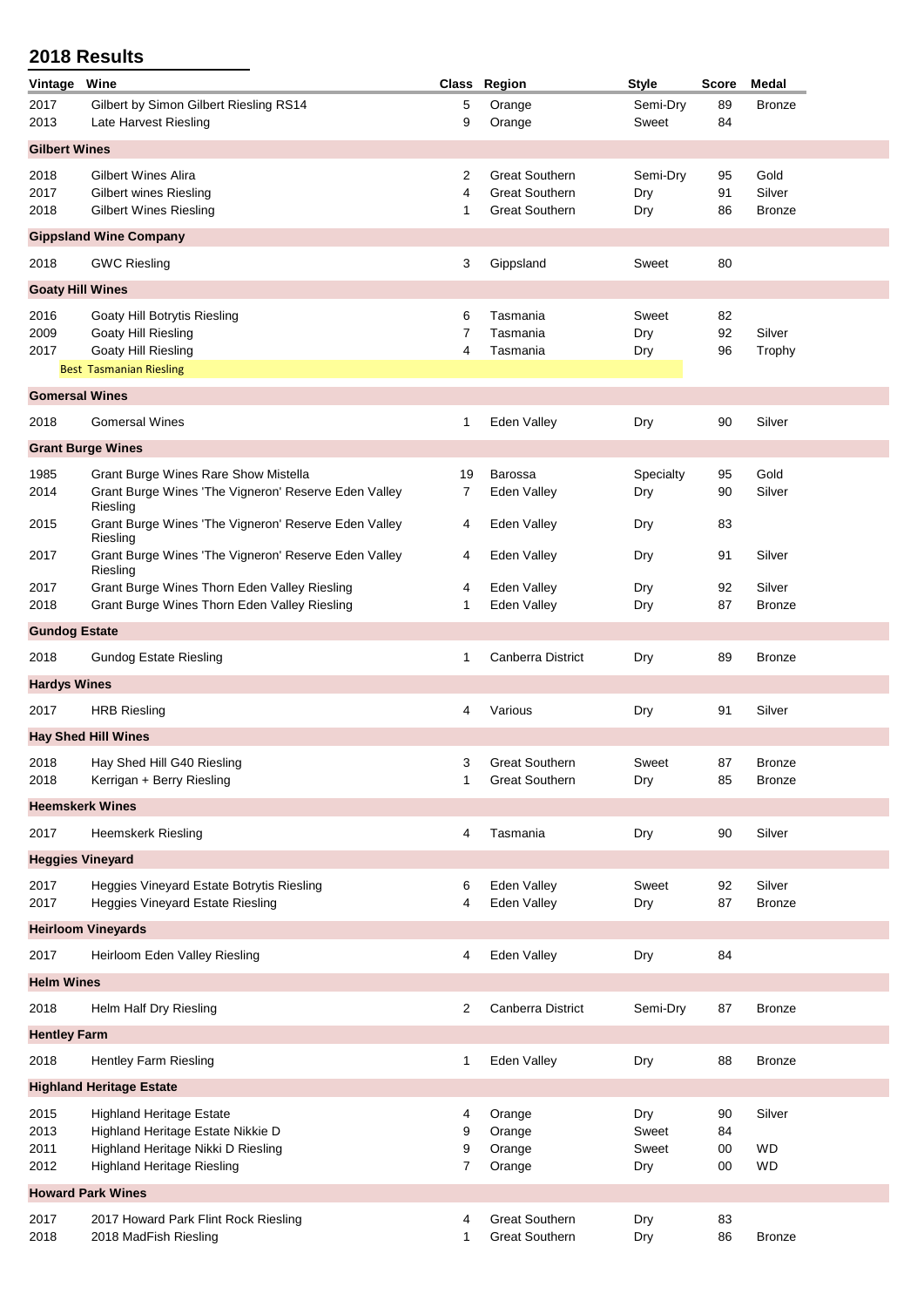| Vintage Wine            |                                                          |        | Class Region                 | <b>Style</b>   | Score Medal |               |
|-------------------------|----------------------------------------------------------|--------|------------------------------|----------------|-------------|---------------|
| <b>Ironcutter Wine</b>  |                                                          |        |                              |                |             |               |
| 2018                    | <b>Ironcutter Riesling</b>                               | 1      | Canberra District            | Dry            | 84          |               |
|                         | <b>Jack Rabbit Vineyard</b>                              |        |                              |                |             |               |
| 2016                    | Jack Rabbit Vineyard Riesling                            | 4      | Geelong                      | Dry            | 90          | Silver        |
|                         | <b>Jacob's Creek Wines</b>                               |        |                              |                |             |               |
|                         |                                                          |        |                              |                |             | Silver        |
| 2017                    | Jacob's Creek Barossa Signature Riesling                 | 4      | Barossa                      | Dry            | 93          |               |
| 2018                    | Jacob's Creek Barossa Signature Riesling                 | 1      | <b>Barossa</b>               | Dry            | 00          | <b>WD</b>     |
| 2018                    | Jacob's Creek Classic Riesling                           | 1      | Various                      | Dry            | 96          | Elite Gold    |
| 2012                    | Jacob's Creek Steingarten Riesling                       | 7      | Eden Valley                  | Dry            | 92          | Silver        |
| 2014                    | Jacob's Creek Steingarten Riesling                       | 7      | Eden Valley                  | Dry            | 88          | Bronze        |
| 2015                    | Jacob's Creek Steingarten Riesling                       | 4      | Eden Valley                  | Dry            | 95          | Gold          |
| 2017                    | Jacob's Creek Steingarten Riesling                       | 4      | Eden Valley                  | Dry            | 83          |               |
|                         | <b>Jaeschkes Hill River Clare Estate</b>                 |        |                              |                |             |               |
| 2015                    | Jaeschkes Hill River Clare Estate 2015 Riesling          | 4      | <b>Clare Valley</b>          | Dry            | 95          | Gold          |
| 2016                    | Jaeschkes Hill River Clare Estate 2016 Riesling          | 4      | <b>Clare Valley</b>          | Dry            | 88          | <b>Bronze</b> |
| 2017                    | Jaeschkes Hill River Clare Estate 2017 Riesling          | 4      | Clare Valley                 | Dry            | 85          | <b>Bronze</b> |
| 2018                    | Jaeschkes Hill River Clare Estate 2018 Riesling          | 1      | <b>Clare Valley</b>          | Dry            | 90          | Silver        |
| <b>Jim Barry Wines</b>  |                                                          |        |                              |                |             |               |
| 2017                    |                                                          | 4      | <b>Clare Valley</b>          |                | 84          |               |
|                         | The Florita Riesling                                     |        |                              | Dry            |             |               |
| 2004                    | 2018 2012 The Florita Riesling                           | 20     | <b>Clare Valley</b>          | Provenan<br>ce | 90          | Silver        |
| 2018                    | The Lodge Hill Riesling                                  | 1      | <b>Clare Valley</b>          | Dry            | 96          | Elite Gold    |
|                         | <b>John Gehrig Wines</b>                                 |        |                              |                |             |               |
| 2013                    | John Gehrig Wines 'RG' 2013 Riesling                     | 7      | King Valley                  | Dry            | 87          | <b>Bronze</b> |
|                         |                                                          |        |                              |                |             |               |
|                         | <b>John Hughes Wines</b>                                 |        |                              |                |             |               |
| 2014                    | Rieslingfreak 2014 No.6 Clare Valley Aged Riesling       | 7      | Clare Valley                 | Dry            | 84          |               |
|                         | <b>Josef Chromy Wines</b>                                |        |                              |                |             |               |
| 2017                    | Josef Chromy Botrytis Riesling                           | 6      | Tasmania                     | Sweet          | 84          |               |
| 2017                    | Josef Chromy Delikat Sgr Rielsing                        | 6      | Tasmania                     | Sweet          | 85          | <b>Bronze</b> |
| 2017                    | Josef Chromy Riesling                                    | 4      | Tasmania                     | Dry            | 87          | <b>Bronze</b> |
| 2015                    | Relbia Estate Riesling                                   |        | Tasmania                     | Dry            | 95          | Gold          |
|                         | <b>Kellermeister Wines</b>                               |        |                              |                |             |               |
|                         |                                                          |        |                              |                |             |               |
| 2017                    | 2017 Kellermeister The Wombat General Riesling           | 4      | Eden Valley                  | Dry            | 90          | Silver        |
| <b>Kilikanoon Wines</b> |                                                          |        |                              |                |             |               |
| 2018                    | Kilikanoon Killerman's Run Riesling                      | 1      | Clare Valley                 | Dry            | 86          | <b>Bronze</b> |
| 2017                    | Kilikanoon Mort's Block Riesling                         | 4      | Clare Valley                 | Dry            | 83          |               |
| 2017                    | Kilikanoon Mort's Cut Watervale Riesling                 | 6      | Clare Valley                 | Sweet          | 86          | <b>Bronze</b> |
| <b>Kirrihill Wines</b>  |                                                          |        |                              |                |             |               |
| 2017                    | Kirrihill Wines E.B.'s The Settler Clare Valley Riesling | 4      | <b>Clare Valley</b>          | Dry            | 84          |               |
| 2018                    | Kirrihill Wines Gleeson & Co Clare Valley Riesling       | 1      | <b>Clare Valley</b>          | Dry            | 92          | Silver        |
| 2018                    | Kirrihill Wines Regional Selection Clare Valley Riesling | 1      | Clare Valley                 | Dry            | 90          | Silver        |
|                         | <b>Knappstein Enterprise Winery</b>                      |        |                              |                |             |               |
| 2017                    | Knappstein Clare Valley Riesling                         | 4      | <b>Clare Valley</b>          | Dry            | 90          | Silver        |
| <b>Koonara Wines</b>    |                                                          |        |                              |                |             |               |
| 2013                    | Sofiel's Gift                                            | 7      | <b>Mount Gambier</b>         | Dry            | 83          |               |
| <b>Koonowla Wines</b>   |                                                          |        |                              |                |             |               |
|                         |                                                          |        |                              |                |             |               |
| 2018<br>2018            | Koonowla Riesling<br>Koonowla Ringmaster Riesling        | 1<br>1 | Clare Valley<br>Clare Valley | Dry<br>Dry     | 87<br>84    | <b>Bronze</b> |
|                         | <b>Koppamurra Wines</b>                                  |        |                              |                |             |               |
|                         |                                                          |        |                              |                |             |               |
| 2018                    | Koppamurra Riesling                                      | 1      | Clare Valley                 | Dry            | 84          |               |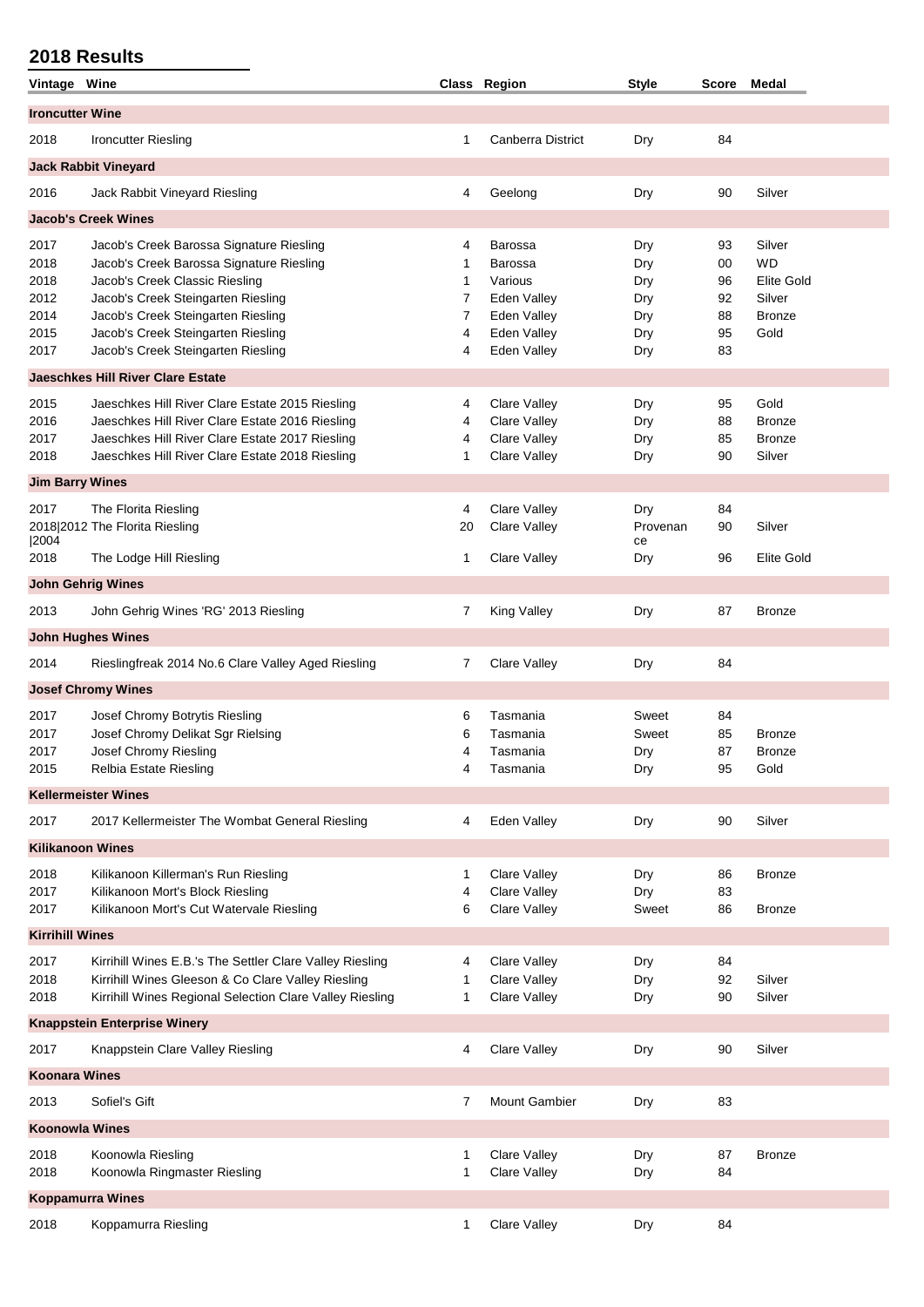| Vintage Wine          |                                                          |              | Class Region                        | <b>Style</b> | Score    | Medal                   |
|-----------------------|----------------------------------------------------------|--------------|-------------------------------------|--------------|----------|-------------------------|
|                       | <b>Ladbroke Grove Wines</b>                              |              |                                     |              |          |                         |
| 2005                  | Schoolhouse Riesling                                     | 7            | Coonawarra                          | Dry          | 96       | <b>Elite Gold</b>       |
| 2018                  | Schoolhouse Riesling                                     | 1            | Coonawarra                          | Dry          | 88       | Bronze                  |
|                       | <b>Langmeil Winery</b>                                   |              |                                     |              |          |                         |
| 2017                  | Wattle Brae Eden Valley Riesling                         | 4            | Eden Valley                         | Dry          | 88       | <b>Bronze</b>           |
| 2018                  | Wattle Brae Eden Valley Riesling                         | 1            | <b>Barossa</b>                      | Dry          | 83       |                         |
|                       | <b>Larry Cherubino Wines</b>                             |              |                                     |              |          |                         |
| 2018                  | Ad Hoc Wallflower Riesling                               | 1            | <b>Great Southern</b>               | Dry          | 91       | Silver                  |
| 2015                  | Cherubino Porongurup Riesling                            | 4            | <b>Great Southern</b>               | Dry          | 91       | Silver                  |
| 2017                  | Cherubino Porongurup Riesling                            | 4            | <b>Great Southern</b>               | Dry          | 96       | <b>Elite Gold</b>       |
| 2018                  | Laissez Faire Riesling                                   | 1            | <b>Great Southern</b>               | Dry          | 85       | <b>Bronze</b>           |
| 2018                  | The Yard Riversdale Riesling                             | 1            | <b>Great Southern</b>               | Dry          | 80       |                         |
| 2017                  | <b>Uovo Riesling</b>                                     | 6            | <b>Great Southern</b>               | Sweet        | 87       | <b>Bronze</b>           |
|                       | <b>Laurel Bank Wines</b>                                 |              |                                     |              |          |                         |
| 2017                  | Laurel Bank Riesling                                     | 4            | Tasmania                            | Dry          | 86       | <b>Bronze</b>           |
|                       | <b>Leasingham Wines</b>                                  |              |                                     |              |          |                         |
| 2014                  | <b>Classic Clare Riesling</b>                            | 7            | Clare Valley                        | Dry          | 87       | <b>Bronze</b>           |
| 2015                  | <b>Classic Clare Riesling</b>                            | 4            | <b>Clare Valley</b>                 | Dry          | 84       |                         |
| 2017<br>2018          | <b>Classic Clare Riesling</b>                            | 4            | Clare Valley<br><b>Clare Valley</b> | Dry          | 90<br>85 | Silver                  |
|                       | <b>Classic Clare Riesling</b>                            | 1            |                                     | Dry          |          | <b>Bronze</b>           |
|                       | <b>Leconfield Wines</b>                                  |              |                                     |              |          |                         |
| 2017                  | Leconfield Coonawarra Old Vine Riesling                  | 4            | Coonawarra                          | Dry          | 82       |                         |
| 2018                  | Richard Hamilton Watervale Riesling                      | 1            | <b>Clare Valley</b>                 | Dry          | 84       |                         |
|                       | Leo Buring Pty Ltd                                       |              |                                     |              |          |                         |
| 2018                  | Leo Buring Clare Valley Riesling                         | 1            | <b>Clare Valley</b>                 | Dry          | 86       | <b>Bronze</b>           |
| 2018                  | Leo Buring Eden Valley Riesling                          | $\mathbf{1}$ | Eden Valley                         | Dry          | 95       | Gold                    |
| 2013<br>2017          | Leo Buring Leonay Mature Release Clare Valley Riesling   | 7<br>4       | Clare Valley<br>Clare Valley        | Dry          | 93<br>89 | Silver<br><b>Bronze</b> |
| 2018                  | Leo Buring Leonay Riesling<br>Leo Buring Leonay Riesling | 1            | Eden Valley                         | Dry<br>Dry   | 82       |                         |
| 2016                  | Leo Buring Leopold Riesling                              | 4            | Tasmania                            | Dry          | 84       |                         |
| 2017                  | Leo Buring Leopold Riesling                              | 4            | Tasmania                            | Dry          | 83       |                         |
| <b>Lerida Estate</b>  |                                                          |              |                                     |              |          |                         |
| 2018                  | Lerida Estate Riesling                                   | 2            | Hilltops                            | Semi-Dry     | 80       |                         |
|                       | <b>Lethbridge Wines</b>                                  |              |                                     |              |          |                         |
| 2017                  | Dr Nadeson Riesling                                      | 5            | Various                             | Semi-Dry     | 86       | <b>Bronze</b>           |
|                       |                                                          |              |                                     |              |          |                         |
|                       | <b>Leura Park Estate</b>                                 |              |                                     |              |          |                         |
| 2018                  | Leura Park Riesling                                      | 1            | Geelong                             | Dry          | 85       | <b>Bronze</b>           |
|                       | <b>Logan Wines Pty Ltd</b>                               |              |                                     |              |          |                         |
| 2017                  | Logan Weemala Riesling                                   | 4            | Orange                              | Dry          | 87       | <b>Bronze</b>           |
|                       | <b>Longview Vineyard</b>                                 |              |                                     |              |          |                         |
| 2018                  | Longview Epitome Late Harvest Riesling                   | 3            | Adelaide Hills                      | Sweet        | 91       | Silver                  |
| 2018                  | Longview Iron Knob Riesling                              | 1            | <b>Adelaide Hills</b>               | Dry          | 87       | Bronze                  |
|                       | <b>Matriarch and Rogue</b>                               |              |                                     |              |          |                         |
| 2018                  | Dot Riesling                                             | 1            | Clare Valley                        | Dry          | 83       |                         |
|                       | <b>McKellar Ridge Wines</b>                              |              |                                     |              |          |                         |
| 2018                  | 2018 Riesling McKellar Ridge Wines Canberra District     | 1            | Canberra District                   | Dry          | 82       |                         |
|                       | <b>McPherson Wines</b>                                   |              |                                     |              |          |                         |
| 2017                  | La Vue Riesling                                          | 4            | Central Victoria                    | Dry          | 88       | <b>Bronze</b>           |
| <b>Mercuri Estate</b> |                                                          |              |                                     |              |          |                         |
| 2018                  | Freya and Jules Watervale Riesling                       | $\mathbf{1}$ | Clare Valley                        | Dry          | 91       | Silver                  |
|                       |                                                          |              |                                     |              |          |                         |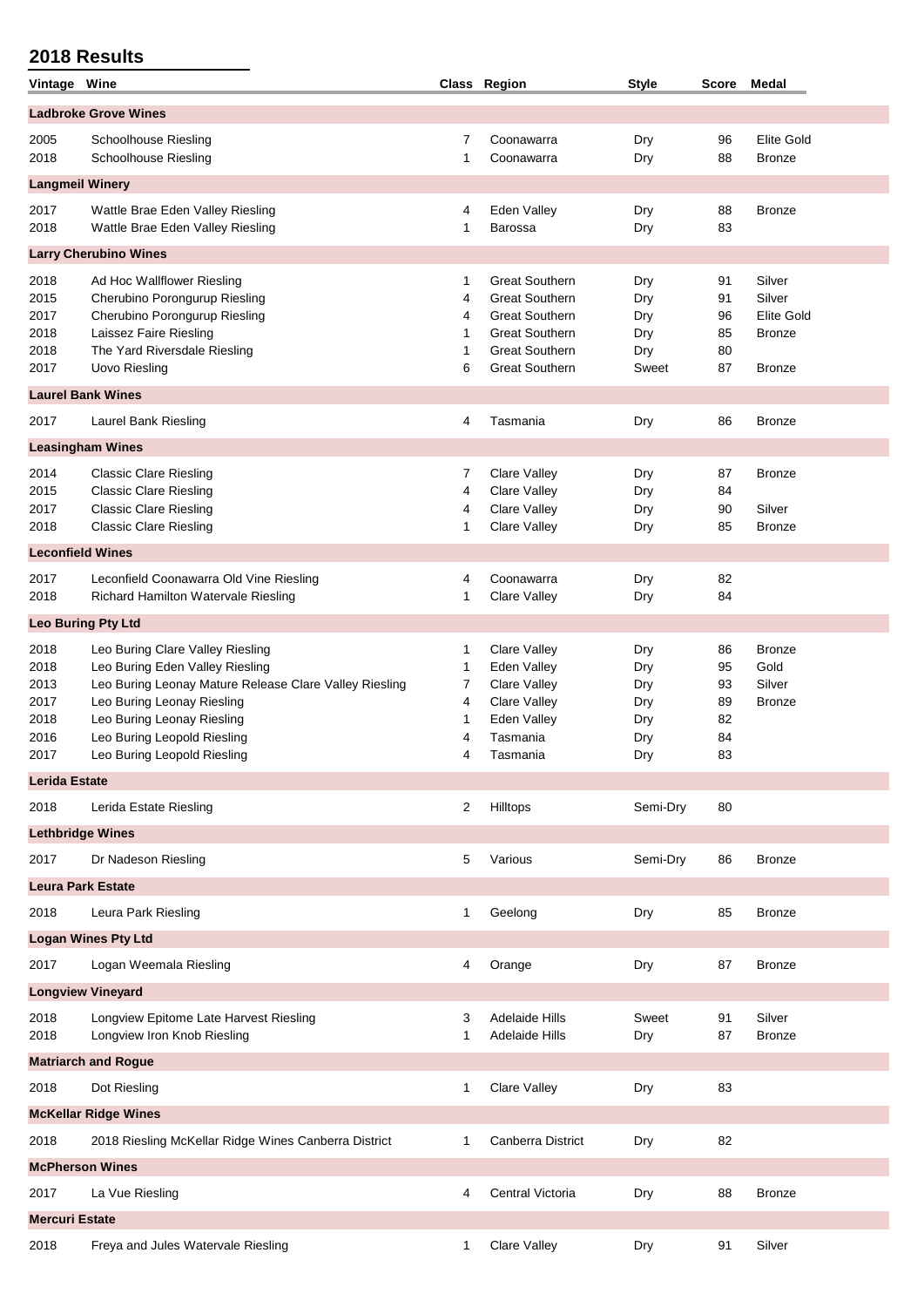| Vintage Wine            |                                                                                    |           | Class Region                 | <b>Style</b>     | <b>Score</b> | Medal                 |
|-------------------------|------------------------------------------------------------------------------------|-----------|------------------------------|------------------|--------------|-----------------------|
| <b>Millbrook Winery</b> |                                                                                    |           |                              |                  |              |                       |
| 2010                    | Millbrook Great Southern Riesling                                                  | 7         | <b>Great Southern</b>        | Dry              | 84           |                       |
| 2013                    | Millbrook Pemberton Riesling                                                       | 7         | Pemberton                    | Dry              | 85           | <b>Bronze</b>         |
| <b>Mintaro Wines</b>    |                                                                                    |           |                              |                  |              |                       |
| 2016                    | Mintaro Clare Valley Riesling                                                      | 4         | Clare Valley                 | Dry              | 84           |                       |
| 2017<br>2018            | Mintaro Clare Valley Riesling<br>Mintaro Clare Valley Riesling                     | 4<br>1    | Clare Valley<br>Clare Valley | Dry<br>Dry       | 86<br>78     | <b>Bronze</b>         |
|                         |                                                                                    |           |                              |                  |              |                       |
|                         | <b>Montara Grampians Wines</b>                                                     |           |                              |                  |              |                       |
| 2018<br>2018            | Montara Grampians Old Vines Single Vineyard Riesling<br>Montara Grampians Riesling | 1<br>2    | Grampians<br>Grampians       | Dry<br>Semi-Dry  | 95<br>88     | Gold<br><b>Bronze</b> |
|                         | <b>Moores Hill Estate</b>                                                          |           |                              |                  |              |                       |
| 2016                    | Moores Hill Riesling                                                               | 4         | Tasmania                     | Dry              | 88           | <b>Bronze</b>         |
|                         |                                                                                    |           |                              |                  |              |                       |
| <b>Moothi Estate</b>    |                                                                                    |           |                              |                  |              |                       |
| 2018                    | Moothi Estate Riesling 2018                                                        | 1         | Mudgee                       | Dry              | 85           | <b>Bronze</b>         |
|                         | <b>Mount Langi Ghiran</b>                                                          |           |                              |                  |              |                       |
| 2017                    | Cliif Edge Riesling                                                                | 4         | Grampians                    | Dry              | 85           | <b>Bronze</b>         |
| 2017<br>2017            | Langi Riesling<br>Spinoff Skin Contact Riesling                                    | 4<br>19   | Grampians<br>Grampians       | Dry<br>Specialty | 82<br>82     |                       |
|                         | <b>Mount Majura Vineyard</b>                                                       |           |                              |                  |              |                       |
| 2018                    |                                                                                    | 1         | Canberra District            |                  |              |                       |
|                         | Mount Majura Vineyard Riesling<br><b>Best Canberra District Riesling</b>           |           |                              | Dry              | 96           | Trophy                |
|                         | 2018 2013 Mount Majura Vineyard Riesling                                           | 20        | <b>Canberra District</b>     | Provenan         | 87           | <b>Bronze</b>         |
| 2003                    |                                                                                    |           |                              | ce               |              |                       |
| <b>Mount Trio</b>       |                                                                                    |           |                              |                  |              |                       |
| 2018                    | Mount Trio Porongurup Riesling                                                     | 1         | <b>Great Southern</b>        | Dry              | 82           |                       |
|                         | <b>Mountadam Vineyards</b>                                                         |           |                              |                  |              |                       |
| 2018                    | Mountadam Eden Valley Riesling                                                     | 1         | Eden Valley                  | Dry              | 00           | <b>WD</b>             |
| <b>Mr Hyde wines</b>    |                                                                                    |           |                              |                  |              |                       |
| 2017                    | Mr. Hyde Bliss Riesling                                                            | $\Lambda$ | Clare Valley                 | Dry              | 87           | Bronze                |
| 2018                    | Mr. Hyde Bliss Riesling                                                            | 1         | Clare Valley                 | Dry              | 90           | Silver                |
|                         | Mr. Riggs Wine Co.                                                                 |           |                              |                  |              |                       |
| 2018                    | Ein Riese                                                                          | 3         | <b>Adelaide Hills</b>        | Sweet            | 90           | Silver                |
| 2017                    | Watervale                                                                          | 4         | Clare Valley                 | Dry              | 83           |                       |
|                         | <b>Murrumbateman Winery</b>                                                        |           |                              |                  |              |                       |
| 2018                    | Murrumbateman Winery Riesling 2018                                                 | 1         | Canberra District            | Dry              | 81           |                       |
| 2018                    | Murrumbateman Winery Semi Dry Riesling 2018                                        | 2         | Canberra District            | Semi-Dry         | 86           | <b>Bronze</b>         |
|                         | <b>Naked Run Wines</b>                                                             |           |                              |                  |              |                       |
| 2018<br>2014            | Naked Run 2018 The First Riesling<br>Place in Time 2014 Sevenhill Riesling         | 1<br>7    | Clare Valley<br>Clare Valley | Dry<br>Dry       | 95<br>95     | Gold<br>Gold          |
|                         |                                                                                    |           |                              |                  |              |                       |
|                         | <b>O'Leary Walker Wines</b>                                                        |           |                              |                  |              |                       |
| 2017<br>2013            | Drs' Cut Riesling<br>Polish Hill River Riesling                                    | 4<br>7    | Clare Valley<br>Clare Valley | Dry<br>Dry       | 83<br>84     |                       |
| 2018                    | Polish Hill River Riesling                                                         | 1         | Clare Valley                 | Dry              | 88           | <b>Bronze</b>         |
| 2013                    | <b>Watervale Riesling</b>                                                          | 7         | Clare Valley                 | Dry              | 90           | Silver                |
| 2014                    | <b>Watervale Riesling</b>                                                          | 7         | Clare Valley                 | Dry              | 90           | Silver                |
| 2018                    | <b>Watervale Riesling</b>                                                          | 1         | Clare Valley                 | Dry              | 83           |                       |
|                         | <b>Oranje Tractor Wine</b>                                                         |           |                              |                  |              |                       |
| 2018                    | Oranje Tractor Farm Riesling 2018                                                  | 1         | <b>Great Southern</b>        | Dry              | 90           | Silver                |
| 2003                    | 2014 2005 Oranje Tractor Riesling                                                  | 20        | <b>Great Southern</b>        | Provenan<br>ce   | 95           | Gold                  |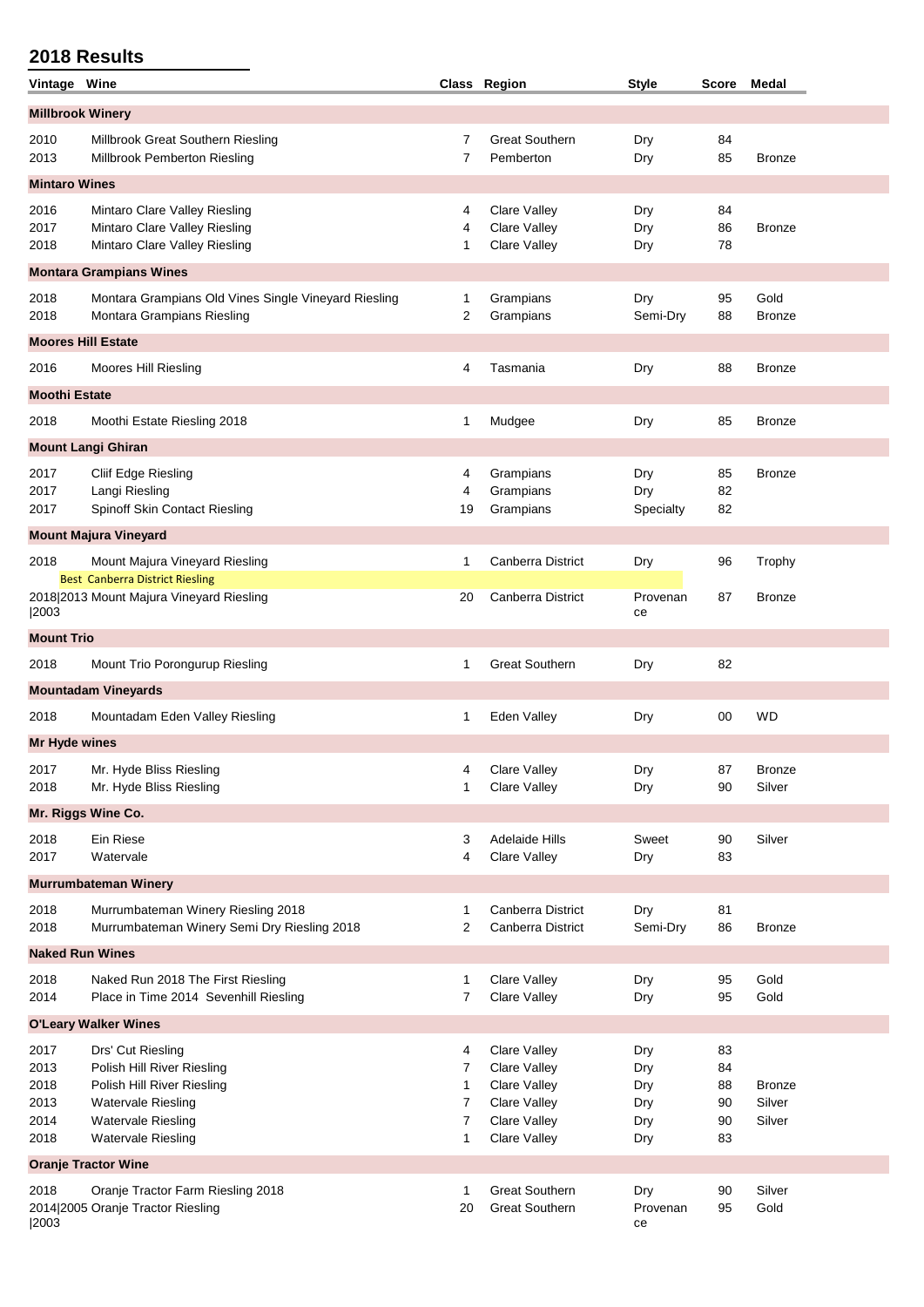| Vintage Wine               |                                                               |        | Class Region                        | <b>Style</b>   | Score    | <b>Medal</b>  |  |  |
|----------------------------|---------------------------------------------------------------|--------|-------------------------------------|----------------|----------|---------------|--|--|
| <b>Ottelia</b>             |                                                               |        |                                     |                |          |               |  |  |
| 2017                       | 2017 Ottelia Mount Gambier Riesling                           | 4      | <b>Mount Gambier</b>                | Dry            | 83       |               |  |  |
| <b>Parish Vineyard</b>     |                                                               |        |                                     |                |          |               |  |  |
| 2017                       | Parish Vineyard Riesling                                      | 4      | Tasmania                            | Dry            | 88       | <b>Bronze</b> |  |  |
|                            | <b>Patrick of Coonawarra</b>                                  |        |                                     |                |          |               |  |  |
| 2018                       | <b>Estate Riesling</b>                                        | 1      | <b>Limestone Coast</b>              | Dry            | 84       |               |  |  |
| 2012                       | Patrick of Coonawarra Aged Riesling                           | 7      | Coonawarra                          | Dry            | 89       | <b>Bronze</b> |  |  |
| <b>Paul Morris Wines</b>   |                                                               |        |                                     |                |          |               |  |  |
| 2014                       | Paul Morris 2014 Riesling Clare Valley                        | 7      | Clare Valley                        | Dry            | 89       | <b>Bronze</b> |  |  |
| <b>Paulett Wines</b>       |                                                               |        |                                     |                |          |               |  |  |
| 2013                       | Paulett Wines 2013 Aged Release Polish Hill River Riesling    | 7      | <b>Clare Valley</b>                 | Dry            | 85       | <b>Bronze</b> |  |  |
| 2017                       | Paulett Wines 2017 Antonina Riesling                          | 5      | Clare Valley                        | Semi-Dry       | 85       | <b>Bronze</b> |  |  |
| 2017                       | Paulett Wines 2017 Polish Hill River Riesling                 | 4      | Clare Valley                        | Dry            | 88       | <b>Bronze</b> |  |  |
| 2018                       | Paulett Wines 2018 Polish Hill River Riesling                 | 1      | Clare Valley                        | Dry            | 82       |               |  |  |
|                            | 2016 2010 Paulett Wines Antonina                              | 20     |                                     | Provenan       | 87       |               |  |  |
| 2005                       |                                                               |        | Clare Valley                        | ce             |          | <b>Bronze</b> |  |  |
| 2005                       | 2017 2010 Paulett Wines Polish Hill River Riesling            | 20     | <b>Clare Valley</b>                 | Provenan<br>ce | 91       | Silver        |  |  |
|                            | <b>Penfolds Wines Pty Ltd</b>                                 |        |                                     |                |          |               |  |  |
|                            |                                                               |        |                                     |                |          |               |  |  |
| 2013                       | Penfolds Aged Release Riesling                                | 7      | Eden Valley                         | Dry            | 88       | <b>Bronze</b> |  |  |
| 2017                       | Penfolds Bin 51 Eden Valley Riesling                          | 4      | Eden Valley                         | Dry            | 85       | <b>Bronze</b> |  |  |
| 2018                       | Penfolds Bin 51 Eden Valley Riesling                          | 1      | Eden Valley                         | Dry            | 90       | Silver        |  |  |
| <b>Pepper Tree Wines</b>   |                                                               |        |                                     |                |          |               |  |  |
| 2018                       | Pepper Tree Limited Release Riesling                          | 1      | Orange                              | Dry            | 86       | <b>Bronze</b> |  |  |
| <b>Peter Lehmann Wines</b> |                                                               |        |                                     |                |          |               |  |  |
| 2016                       | Hill & Valley Riesling                                        | 4      | Eden Valley                         | Dry            | 88       | <b>Bronze</b> |  |  |
| 2017                       | <b>Portrait Riesling</b>                                      | 4      | Eden Valley                         | Dry            | 90       | Silver        |  |  |
| 2013                       | Wigan Riesling                                                | 7      | Eden Valley                         | Dry            | 81       |               |  |  |
| 2014                       | Wigan Riesling                                                | 7      | Eden Valley                         | Dry            | 91       | Silver        |  |  |
| 2015                       | Wigan Riesling                                                | 4      | Eden Valley                         | Dry            | 95       | Gold          |  |  |
| 2016                       | Wigan Riesling                                                | 4      | Eden Valley                         | Dry            | 92       | Silver        |  |  |
| 2017                       | Wigan Riesling                                                | 4      | Eden Valley                         | Dry            | 85       | <b>Bronze</b> |  |  |
| 2018                       | Wigan Riesling                                                | 1      | Eden Valley                         | Dry            | 87       | <b>Bronze</b> |  |  |
|                            | <b>Peter Thompson Wines</b>                                   |        |                                     |                |          |               |  |  |
| 2018                       | Peter Thompson Wines                                          | 1      | <b>Mount Gambier</b>                | Dry            | 91       | Silver        |  |  |
|                            | <b>Pewsey Vale Vineyard</b>                                   |        |                                     |                |          |               |  |  |
|                            |                                                               |        |                                     |                |          |               |  |  |
| 2017                       | Pewsey Vale Vineyard 1961 Block Riesling                      | 4      | Eden Valley                         | Dry            | 85       | <b>Bronze</b> |  |  |
| 2017                       | Pewsey Vale Vineyard Riesling                                 | 4      | Eden Valley                         | Dry            | 83       |               |  |  |
| 2018                       | Pewsey Vale Vineyard Riesling                                 | 1      | Eden Valley                         | Dry            | 83       |               |  |  |
| 2013                       | Pewsey Vale Vineyard The Contours Riesling                    | 7      | Eden Valley                         | Dry            | 88       | <b>Bronze</b> |  |  |
| 2008                       | Pewsey Vale Vineyard The Contours Riesling Museum<br>Release  | 7      | Eden Valley                         | Dry            | 96       | Elite Gold    |  |  |
| <b>Pialligo Estate</b>     |                                                               |        |                                     |                |          |               |  |  |
| 2018                       | Pialligo Estate Riesling                                      | 1      | <b>Canberra District</b>            | Dry            | 84       |               |  |  |
| <b>Pikes Wines</b>         |                                                               |        |                                     |                |          |               |  |  |
|                            |                                                               |        |                                     |                |          |               |  |  |
| 2018<br>2018               | Pikes 2018 Merle Riesling<br>Pikes 2018 Traditionale Riesling | 1<br>1 | Clare Valley<br><b>Clare Valley</b> | Dry<br>Dry     | 88<br>84 | <b>Bronze</b> |  |  |
| <b>Pinnacle Drinks</b>     |                                                               |        |                                     |                |          |               |  |  |
|                            |                                                               |        |                                     |                |          |               |  |  |
| 2018                       | Baily & Baily Folio Clare Valley Riesling                     | 1      | Clare Valley                        | Dry            | 86       | <b>Bronze</b> |  |  |
| 2018                       | Baily & Baily Venture Clare Valley Riesling                   | 1      | Clare Valley                        | Dry            | 85       | <b>Bronze</b> |  |  |
| 2018                       | Cat Amongst the Pigeons Eden Valley Riesling                  | 1      | Eden Valley                         | Dry            | 88       | <b>Bronze</b> |  |  |
| 2017                       | Cleanskin No. 53 Clare Valley Riesling                        | 4      | Clare Valley                        | Dry            | 86       | <b>Bronze</b> |  |  |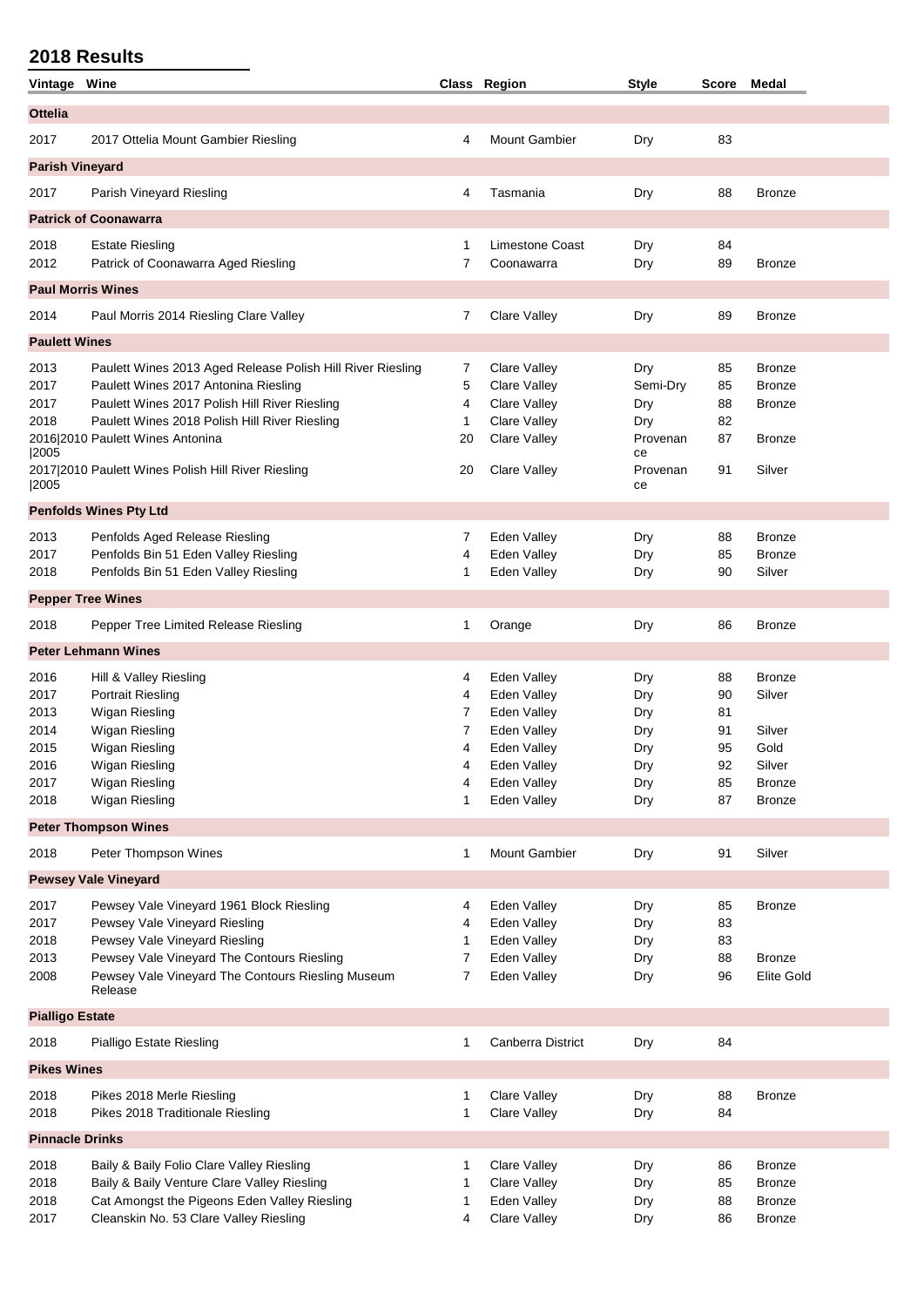| Vintage Wine             |                                                                                                                  |                     | Class Region                                   | <b>Style</b> | Score    | Medal                   |  |  |  |
|--------------------------|------------------------------------------------------------------------------------------------------------------|---------------------|------------------------------------------------|--------------|----------|-------------------------|--|--|--|
| <b>Pioneer Road</b>      |                                                                                                                  |                     |                                                |              |          |                         |  |  |  |
| 2017                     | <b>Pioneer Road</b>                                                                                              | 4                   | <b>Clare Valley</b>                            | Dry          | 84       |                         |  |  |  |
| <b>Plan B! Wines</b>     |                                                                                                                  |                     |                                                |              |          |                         |  |  |  |
| 2018<br>2018             | Plan B! Dr. Riesling<br>Plan B! 'OD' Riesling                                                                    | 1<br>3              | <b>Great Southern</b><br><b>Great Southern</b> | Dry<br>Sweet | 84<br>96 | <b>Elite Gold</b>       |  |  |  |
|                          | <b>Plantagenet Wines</b>                                                                                         |                     |                                                |              |          |                         |  |  |  |
| 2018<br>2017             | House of Plantagenet 'Angevin' Riesling<br>The House of Plantagenet 'Angevin' Riesling                           | 1<br>4              | <b>Great Southern</b><br><b>Great Southern</b> | Dry<br>Dry   | 93<br>88 | Silver<br><b>Bronze</b> |  |  |  |
| <b>Poacher's Ridge</b>   |                                                                                                                  |                     |                                                |              |          |                         |  |  |  |
| 2006                     | Poacher's Ridge Riesling                                                                                         | 7                   | <b>Great Southern</b>                          | Dry          | 97       | Trophy                  |  |  |  |
|                          | <b>Best Museum Class Riesling</b>                                                                                |                     |                                                |              |          |                         |  |  |  |
| 2018                     | Poacher's Ridge Riesling                                                                                         | 1                   | <b>Great Southern</b>                          | Dry          | 84       |                         |  |  |  |
| <b>Poonawatta</b>        |                                                                                                                  |                     |                                                |              |          |                         |  |  |  |
| 2018                     | Poonawatta ER Riesling                                                                                           | 1                   | Eden Valley                                    | Dry          | 84       |                         |  |  |  |
| 2011                     | Poonawatta The Eden                                                                                              | 7                   | Eden Valley                                    | Dry          | 96       | <b>Elite Gold</b>       |  |  |  |
| 2018                     | Poonawatta The Eden                                                                                              | 1                   | Eden Valley                                    | Dry          | 90       | Silver                  |  |  |  |
| <b>Raidis Estate</b>     |                                                                                                                  |                     |                                                |              |          |                         |  |  |  |
| 2010                     | Raidis Estate 'The Kid' Riesling                                                                                 | 7                   | Coonawarra                                     | Dry          | 87       | <b>Bronze</b>           |  |  |  |
| 2011<br>2012             | Raidis Estate 'The Kid' Riesling<br>Raidis Estate 'The Kid' Riesling                                             | 7<br>$\overline{7}$ | Coonawarra<br>Coonawarra                       | Dry<br>Dry   | 95<br>85 | Gold<br><b>Bronze</b>   |  |  |  |
| 2013                     | Raidis Estate 'The Kid' Riesling                                                                                 | $\overline{7}$      | Coonawarra                                     | Dry          | 86       | <b>Bronze</b>           |  |  |  |
| 2014                     | Raidis Estate 'The Kid' Riesling                                                                                 | 7                   | Coonawarra                                     | Dry          | 84       |                         |  |  |  |
| 2018                     | Raidis Estate 'The Kid' Riesling                                                                                 | 1                   | Coonawarra                                     | Dry          | 84       |                         |  |  |  |
| <b>Ravensworth Wines</b> |                                                                                                                  |                     |                                                |              |          |                         |  |  |  |
| 2018                     | Ravensworth 2018 Riesling                                                                                        | 1                   | <b>Canberra District</b>                       | Dry          | 91       | Silver                  |  |  |  |
| <b>Reillys Wines</b>     |                                                                                                                  |                     |                                                |              |          |                         |  |  |  |
| 2012                     | Reillys Museum Release Watervale Riesling                                                                        | 7                   | Clare Valley                                   | Dry          | 89       | <b>Bronze</b>           |  |  |  |
| 2017                     | Reillys Watervale Riesling                                                                                       | 4                   | Clare Valley                                   | Dry          | 84       |                         |  |  |  |
| 2018                     | Reillys Watervale Riesling                                                                                       | 1                   | Clare Valley                                   | Dry          | 88       | <b>Bronze</b>           |  |  |  |
|                          | <b>Rileys of Eden Valley</b>                                                                                     |                     |                                                |              |          |                         |  |  |  |
| 2018                     | Family 2018 Eden Valley Riesling                                                                                 | 1                   | Eden Valley                                    | Dry          | 84       |                         |  |  |  |
|                          | <b>Risky Business Wines</b>                                                                                      |                     |                                                |              |          |                         |  |  |  |
| 2018                     | <b>Risky Business Luxe Riesling</b>                                                                              | 2                   | <b>Great Southern</b>                          | Semi-Dry     | 97       | Trophy                  |  |  |  |
|                          | <b>Best Australian Riesling</b>                                                                                  |                     |                                                |              |          |                         |  |  |  |
|                          | <b>Best Semi Dry Riesling</b>                                                                                    |                     |                                                |              |          |                         |  |  |  |
|                          | <b>Riversdale Estate</b>                                                                                         |                     |                                                |              |          |                         |  |  |  |
| 2016                     | Cygnus - Block 5 Riesling                                                                                        | 4                   | Tasmania                                       | Dry          | 80       |                         |  |  |  |
| 2014<br>2017             | Riversdale Estate Botrytis Riesling<br>Riversdale Estate Riesling                                                | 9<br>4              | Tasmania<br>Tasmania                           | Sweet<br>Dry | 93<br>90 | Silver<br>Silver        |  |  |  |
|                          |                                                                                                                  |                     |                                                |              |          |                         |  |  |  |
|                          | <b>Robert Oatley Vineyards</b>                                                                                   |                     |                                                |              |          |                         |  |  |  |
| 2016<br>2017             | Robert Oatley Signature Series Great Southern Riesling<br>Robert Oatley Signature Series Great Southern Riesling | 4<br>4              | <b>Great Southern</b><br><b>Great Southern</b> | Dry<br>Dry   | 95<br>85 | Gold<br><b>Bronze</b>   |  |  |  |
|                          | <b>Robert Stein Winery</b>                                                                                       |                     |                                                |              |          |                         |  |  |  |
| 2018                     | Robert Stein Dry Riesling                                                                                        | 1                   | Mudgee                                         | Dry          | 87       | <b>Bronze</b>           |  |  |  |
| 2018                     | Robert Stein Half Dry Riesling                                                                                   | 2                   | Mudgee                                         | Semi-Dry     | 86       | <b>Bronze</b>           |  |  |  |
| 2017<br>2018             | Robert Stein Reserve Riesling<br>Robert Stein Reserve Riesling                                                   | 4<br>1              | Mudgee<br>Mudgee                               | Dry<br>Dry   | 95<br>84 | Gold                    |  |  |  |
|                          | <b>Saltram Wine Estate</b>                                                                                       |                     |                                                |              |          |                         |  |  |  |
|                          |                                                                                                                  |                     |                                                |              |          |                         |  |  |  |
| 2017                     | Saltram Mamre Eden Valley Riesling                                                                               | 4                   | Eden Valley                                    | Dry          | 84       |                         |  |  |  |
| <b>Schobers Pty Ltd</b>  |                                                                                                                  |                     |                                                |              |          |                         |  |  |  |
| 2017                     | Schobers Needle in a Haystack Riesling                                                                           | 4                   | Clare Valley                                   | Dry          | 86       | <b>Bronze</b>           |  |  |  |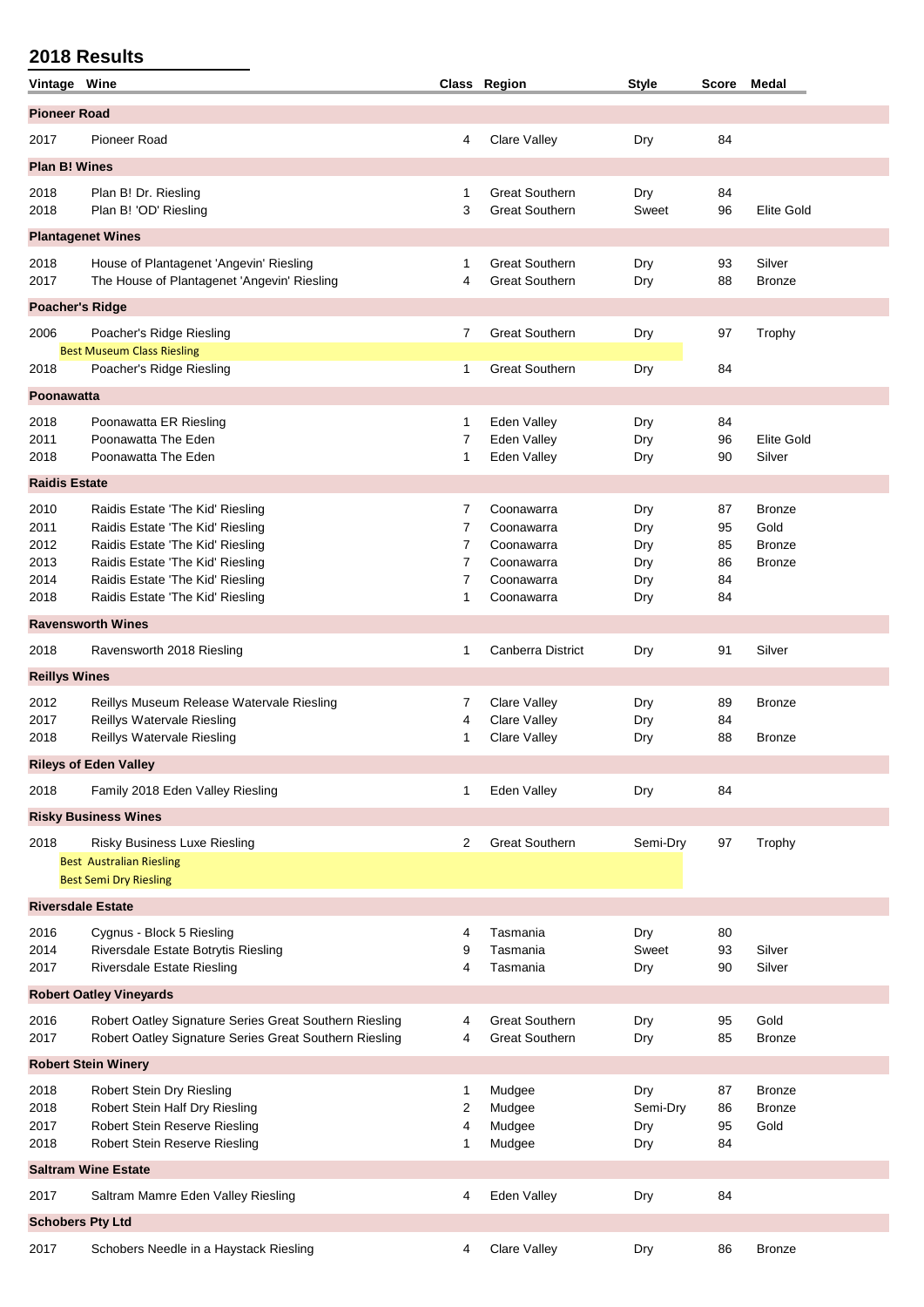| Vintage Wine              |                                                |   | Class Region        | <b>Style</b> | Score | Medal         |  |  |  |  |
|---------------------------|------------------------------------------------|---|---------------------|--------------|-------|---------------|--|--|--|--|
| <b>Sevenhill Cellars</b>  |                                                |   |                     |              |       |               |  |  |  |  |
| 2018                      | Sevenhill Inigo Riesling                       | 1 | Clare Valley        | Dry          | 88    | <b>Bronze</b> |  |  |  |  |
| 2011                      | Sevenhill St Francis Xavier Museum Release     | 7 | <b>Clare Valley</b> | Dry          | 88    | <b>Bronze</b> |  |  |  |  |
| 2018                      | Sevenhill St Francis Xavier Riesling           | 1 | Clare Valley        | Dry          | 90    | Silver        |  |  |  |  |
| <b>Sharmans Wines</b>     |                                                |   |                     |              |       |               |  |  |  |  |
| 2016                      | Sharmans 2016 Riesling                         | 4 | Tasmania            | Dry          | 93    | Silver        |  |  |  |  |
|                           | <b>Shaw Vineyard Estate</b>                    |   |                     |              |       |               |  |  |  |  |
| 2017                      | Shaw Vineyard Estate Reserve Isabella Riesling | 4 | Canberra District   | Dry          | 81    |               |  |  |  |  |
| 2017                      | Shaw Vineyard Estate Riesling                  | 4 | Canberra District   | Dry          | 86    | <b>Bronze</b> |  |  |  |  |
|                           | <b>Shut the Gate Wines</b>                     |   |                     |              |       |               |  |  |  |  |
| 2018                      | Blossom 25 GRS Riesling                        | 3 | Clare Valley        | Sweet        | 85    | <b>Bronze</b> |  |  |  |  |
| 2012                      | For Freedom Polish Hill River Riesling         | 7 | <b>Clare Valley</b> | Dry          | 87    | <b>Bronze</b> |  |  |  |  |
| 2018                      | For Freedom Polish Hill River Riesling         | 1 | <b>Clare Valley</b> | Dry          | 83    |               |  |  |  |  |
| 2012                      | For Love Watervale Riesling                    | 7 | <b>Clare Valley</b> | Dry          | 96    | Elite Gold    |  |  |  |  |
| 2018                      | For Love Watervale Riesling                    | 1 | <b>Clare Valley</b> | Dry          | 90    | Silver        |  |  |  |  |
| 2018                      | Rosie's Patch Riesling                         | 1 | Clare Valley        | Dry          | 00    | <b>WD</b>     |  |  |  |  |
| <b>St Hallett Wines</b>   |                                                |   |                     |              |       |               |  |  |  |  |
| 2017                      | <b>Eden Valley Riesling</b>                    | 4 | Eden Valley         | Dry          | 86    | <b>Bronze</b> |  |  |  |  |
| <b>St Hugo</b>            |                                                |   |                     |              |       |               |  |  |  |  |
| 2017                      | St Hugo Eden Valley Riesling                   | 4 | Eden Valley         | Dry          | 87    | <b>Bronze</b> |  |  |  |  |
| 2018                      | St Hugo Eden Valley Riesling                   | 1 | Eden Valley         | Dry          | 90    | Silver        |  |  |  |  |
| <b>Stage Door Wine Co</b> |                                                |   |                     |              |       |               |  |  |  |  |
| 2018                      | Green Room Riesling                            | 1 | Eden Valley         | Dry          | 87    | <b>Bronze</b> |  |  |  |  |
|                           | <b>Stone Bridge Wines</b>                      |   |                     |              |       |               |  |  |  |  |
| 2017                      | Stone Bridge Wines 2017 Riesling               | 4 | Clare Valley        | Dry          | 86    | <b>Bronze</b> |  |  |  |  |
|                           | <b>Summerhill Road Vineyard</b>                |   |                     |              |       |               |  |  |  |  |
| 2017                      | Lake George Winery                             | 4 | Canberra District   | Dry          | 81    |               |  |  |  |  |
| 2018                      | Summerhill Road Vineyard                       | 1 | Canberra District   | Dry          | 83    |               |  |  |  |  |
| <b>Tahbilk Pty Ltd</b>    |                                                |   |                     |              |       |               |  |  |  |  |
| 2017                      | Tahbilk 2017 Riesling                          | 4 | Nagambie Lakes      | Dry          | 92    | Silver        |  |  |  |  |
| 2018                      | Tahbilk 2018 Riesling                          | 1 | Nagambie Lakes      | Dry          | 84    |               |  |  |  |  |
| <b>Talisman Wines</b>     |                                                |   |                     |              |       |               |  |  |  |  |
| 2011                      | Talisman Riesling                              | 7 | Geographe           | Dry          | 91    | Silver        |  |  |  |  |
| 2018                      | <b>Talisman Riesling</b>                       | 1 | Geographe           | Dry          | 90    | Silver        |  |  |  |  |
|                           | <b>Tamburlaine Wines</b>                       |   |                     |              |       |               |  |  |  |  |
| 2017                      | 2017 Tamburlaine Reserve Noble Riesling        | 6 | Orange              | Sweet        | 82    |               |  |  |  |  |
| <b>Tar &amp; Roses</b>    |                                                |   |                     |              |       |               |  |  |  |  |
| 2018                      | Tar & Roses Lewis Riesling                     | 1 | Central Victoria    | Dry          | 84    |               |  |  |  |  |
| <b>Taylors Wines</b>      |                                                |   |                     |              |       |               |  |  |  |  |
| 2017                      | <b>Exquisite Collection Riesling</b>           | 4 | Clare Valley        | Dry          | 95    | Gold          |  |  |  |  |
| 2014                      | <b>St Andrews Riesling</b>                     | 7 | Clare Valley        | Dry          | 95    | Gold          |  |  |  |  |
| 2017                      | <b>St Andrews Riesling</b>                     | 4 | Clare Valley        | Dry          | 95    | Gold          |  |  |  |  |
| <b>Tertini Wines</b>      |                                                |   |                     |              |       |               |  |  |  |  |
| 2016                      | Tertini PCC Riesling 2016                      | 4 | Southern Highlands  | Dry          | 88    | <b>Bronze</b> |  |  |  |  |
| 2016                      | Tertini Riesling 2016                          | 4 | Southern Highlands  | Dry          | 88    | <b>Bronze</b> |  |  |  |  |
| 2017                      | Tertini Tasmania Riesling 2017                 | 4 | Tasmania            | Dry          | 88    | <b>Bronze</b> |  |  |  |  |
| 2018                      | Tertini Yaraandoo Vineyard Riesling 2018       | 1 | Southern Highlands  | Dry          | 84    |               |  |  |  |  |
|                           | The Collective Wine Company                    |   |                     |              |       |               |  |  |  |  |
| 2016                      | <b>Artiste Riesling</b>                        | 4 | Eden Valley         | Dry          | 84    |               |  |  |  |  |
| 2015                      | Artiste South Face Riesling                    | 5 | Eden Valley         | Semi-Dry     | 95    | Gold          |  |  |  |  |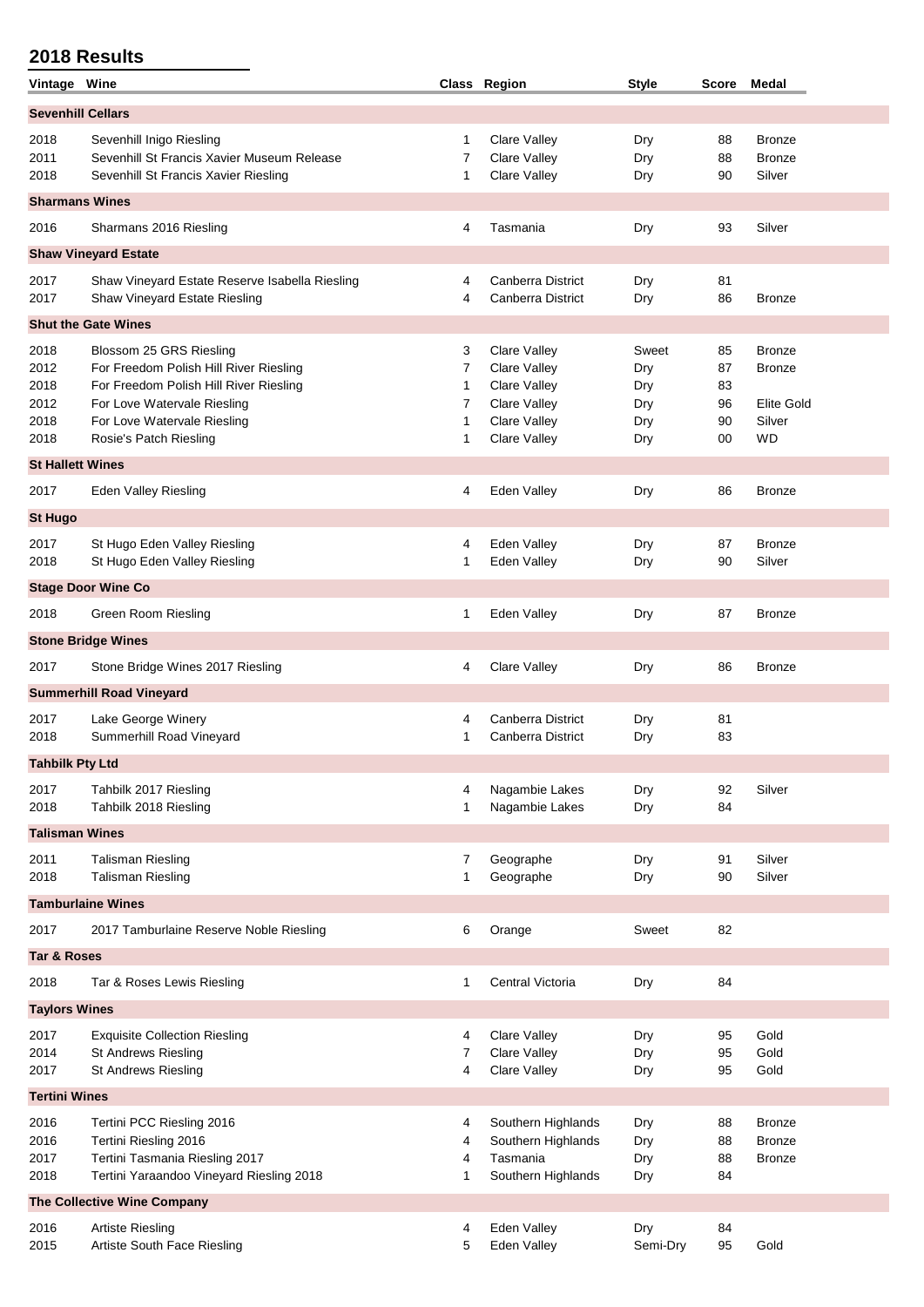| Vintage                      | Wine                                                      |         | Class Region                        | <b>Style</b>    | <b>Score</b> | Medal             |  |  |
|------------------------------|-----------------------------------------------------------|---------|-------------------------------------|-----------------|--------------|-------------------|--|--|
| 2018                         | The Impressionist Riesling                                | 2       | Eden Valley                         | Semi-Dry        | 83           |                   |  |  |
| 2018                         | The Row Riesling                                          | 1       | Eden Valley                         | Dry             | 84           |                   |  |  |
|                              | <b>The Gurdies Winery</b>                                 |         |                                     |                 |              |                   |  |  |
| 2018                         | 2018 Riesling The Orchid Label                            | 1       | Gippsland                           | Dry             | 86           | <b>Bronze</b>     |  |  |
|                              | The Vintner's Daughter                                    |         |                                     |                 |              |                   |  |  |
| 2017                         | The Vintner's Daughter Riesling                           | 4       | <b>Canberra District</b>            | Dry             | 83           |                   |  |  |
| 2018                         | The Vintner's Daughter Riesling                           | 1       | <b>Canberra District</b>            | Dry             | 84           |                   |  |  |
|                              | <b>The Wilson Vineyard</b>                                |         |                                     |                 |              |                   |  |  |
| 2018                         | <b>DJW</b>                                                | 1       | Clare Valley                        | Dry             | 86           | <b>Bronze</b>     |  |  |
| 2009                         | Polish Hill River                                         | 7       | <b>Clare Valley</b>                 | Dry             | 96           | <b>Elite Gold</b> |  |  |
| 2018                         | Polish Hill River<br>2018 2012 Polish Hill River Riesling | 1<br>20 | Clare Valley<br><b>Clare Valley</b> | Dry<br>Provenan | 79<br>91     | Silver            |  |  |
| 2008                         |                                                           |         |                                     | ce              |              |                   |  |  |
| 2018                         | Watervale                                                 | 1       | Clare Valley                        | Dry             | 86           | <b>Bronze</b>     |  |  |
|                              | <b>Thorn-Clarke Wines</b>                                 |         |                                     |                 |              |                   |  |  |
| 2018                         | <b>Eden Trail Riesling</b>                                | 1       | Eden Valley                         | Dry             | 92           | Silver            |  |  |
| 2018                         | Sandpiper Riesling                                        | 1       | Eden Valley                         | Dry             | 95           | Gold              |  |  |
| <b>Tim Adams Wines</b>       |                                                           |         |                                     |                 |              |                   |  |  |
| 2011                         | Tim Adams Reserve Riesling                                | 7       | <b>Clare Valley</b>                 | Dry             | 90           | Silver            |  |  |
| 2012                         | <b>Tim Adams Riesling</b>                                 | 7       | Clare Valley                        | Dry             | 95           | Gold              |  |  |
| 2018                         | Tim Adams Riesling                                        | 1       | Clare Valley                        | Dry             | 86           | <b>Bronze</b>     |  |  |
| 2017                         | Tim Adams Skilly Ridge Riesling                           | 4       | <b>Clare Valley</b>                 | Dry             | 96           | <b>Elite Gold</b> |  |  |
| <b>Trevelen Farm</b>         |                                                           |         |                                     |                 |              |                   |  |  |
| 2017                         | Trevelen Farm estate Riesling                             | 4       | <b>Great Southern</b>               | Dry             | 91           | Silver            |  |  |
| 2018                         | Trevelen Farm estate Riesling                             | 1       | <b>Great Southern</b>               | Dry             | 89           | <b>Bronze</b>     |  |  |
| 2005                         | 2016 2011 Trevelen Farm Riesling                          | 20      | <b>Great Southern</b>               | Provenan<br>ce  | 96           | <b>Elite Gold</b> |  |  |
| <b>TWS Wholesale</b>         |                                                           |         |                                     |                 |              |                   |  |  |
| 2017                         | Barons of Barossa Eden Valley Riesling                    | 4       | Eden Valley                         | Dry             | 90           | Silver            |  |  |
| 2016                         | Society Premium Selection Clare Valley Riesling           | 4       | Clare Valley                        | Dry             | 86           | <b>Bronze</b>     |  |  |
| <b>Vickery Wines</b>         |                                                           |         |                                     |                 |              |                   |  |  |
| 2018                         | 2018 Vickery Watervale Riesling                           | 1       | <b>Clare Valley</b>                 | Dry             | 87           | <b>Bronze</b>     |  |  |
|                              | <b>Waterton Hall Wines</b>                                |         |                                     |                 |              |                   |  |  |
| 2017                         | Waterton Hall Riesling 2017                               | 4       | Tasmania                            | Dry             | 87           | <b>Bronze</b>     |  |  |
|                              |                                                           |         |                                     |                 |              |                   |  |  |
|                              | <b>Wellington &amp; Wolfe Wines</b>                       |         |                                     |                 |              |                   |  |  |
| 2018                         | Wellington & Wolfe Session Wine                           | 1       | Tasmania                            | Dry             | 81           |                   |  |  |
|                              | <b>West Cape Howe Wines</b>                               |         |                                     |                 |              |                   |  |  |
| 2018                         | West Cape Howe                                            | 1       | <b>Great Southern</b>               | Dry             | 87           | <b>Bronze</b>     |  |  |
|                              | <b>Whistle and Hope Wines</b>                             |         |                                     |                 |              |                   |  |  |
| 2018                         | Whistle and Hope Riesling                                 | 1       | Central Victoria                    | Dry             | 82           |                   |  |  |
|                              | <b>Wicks Estate Wine Pty Ltd</b>                          |         |                                     |                 |              |                   |  |  |
| 2017                         | <b>Wicks Estate</b>                                       | 4       | <b>Adelaide Hills</b>               | Dry             | 87           | <b>Bronze</b>     |  |  |
| <b>Willoughby Park</b>       |                                                           |         |                                     |                 |              |                   |  |  |
| 2017                         | Willoughby Park Ironrock Riesling 2017                    | 4       | <b>Great Southern</b>               | Dry             | 85           | <b>Bronze</b>     |  |  |
| 2017                         | Willoughby Park Kalgan River Riesling 2017                | 4       | <b>Great Southern</b>               | Dry             | 83           |                   |  |  |
| <b>Windmill Creek Estate</b> |                                                           |         |                                     |                 |              |                   |  |  |
| 2016                         | windmill creek estate Riesling                            | 4       | Clare Valley                        | Dry             | 89           | <b>Bronze</b>     |  |  |
|                              |                                                           |         |                                     |                 |              |                   |  |  |
| Wine by Sam                  |                                                           |         |                                     |                 |              |                   |  |  |
| 2018                         | The Victorian Strathbogie Ranges 2018 Riesling            | 1       | Strathbogie Ranges                  | Dry             | 84           |                   |  |  |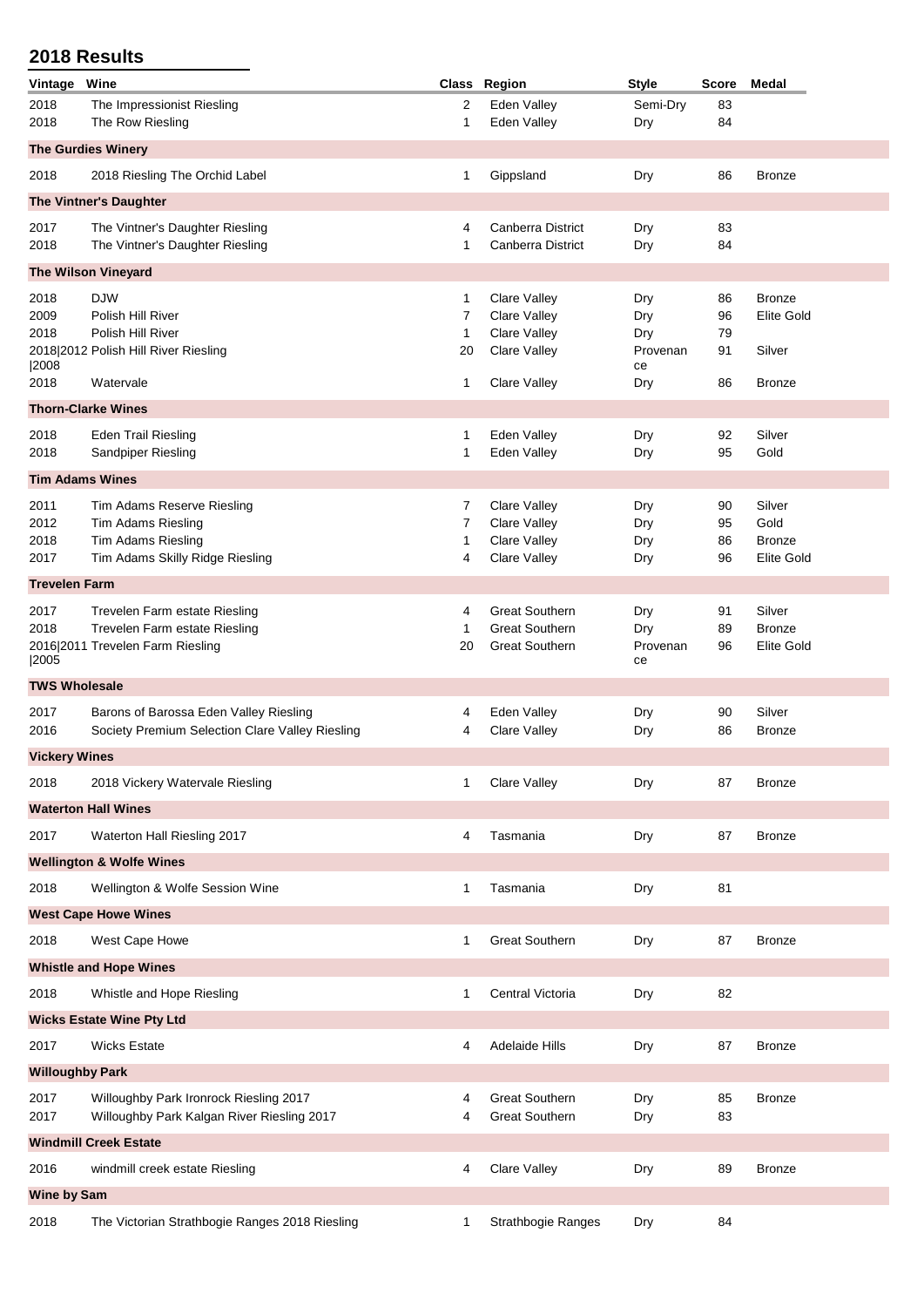| Vintage               | Wine                                                                                                |             | Class Region                              | <b>Style</b>      | Score          | Medal                   |
|-----------------------|-----------------------------------------------------------------------------------------------------|-------------|-------------------------------------------|-------------------|----------------|-------------------------|
| <b>Wine Unplugged</b> |                                                                                                     |             |                                           |                   |                |                         |
| 2018                  | Pacha Mama                                                                                          | 1           | Central Victoria                          | Dry               | 00             | <b>WD</b>               |
|                       | <b>Winter Brook Vineyard</b>                                                                        |             |                                           |                   |                |                         |
| 2017                  | Winter Brook Riesling                                                                               | 4           | Tasmania                                  | Dry               | 82             |                         |
|                       | <b>Wirra Wirra Vineyards</b>                                                                        |             |                                           |                   |                |                         |
| 2018                  | 2018 Wirra Wirra The Lost Watch Riesling                                                            | 1           | Adelaide Hills                            | Dry               | 86             | <b>Bronze</b>           |
|                       | <b>Wolf Blass Wines Pty Ltd</b>                                                                     |             |                                           |                   |                |                         |
| 2016<br>2017<br>2015  | Wolf Blass Gold Label Riesling<br>Wolf Blass Gold Label Riesling<br>Wolf Blass White Label Riesling | 4<br>4<br>4 | Eden Valley<br>Eden Valley<br>Eden Valley | Dry<br>Dry<br>Dry | 85<br>84<br>86 | Bronze<br>Bronze        |
| <b>Z</b> Wines        |                                                                                                     |             |                                           |                   |                |                         |
| 2018<br>2018          | Z Wine [MAE]<br>Z Wine [SAUL]                                                                       |             | <b>Eden Valley</b><br>Eden Valley         | Dry<br>Dry        | 86<br>88       | <b>Bronze</b><br>Bronze |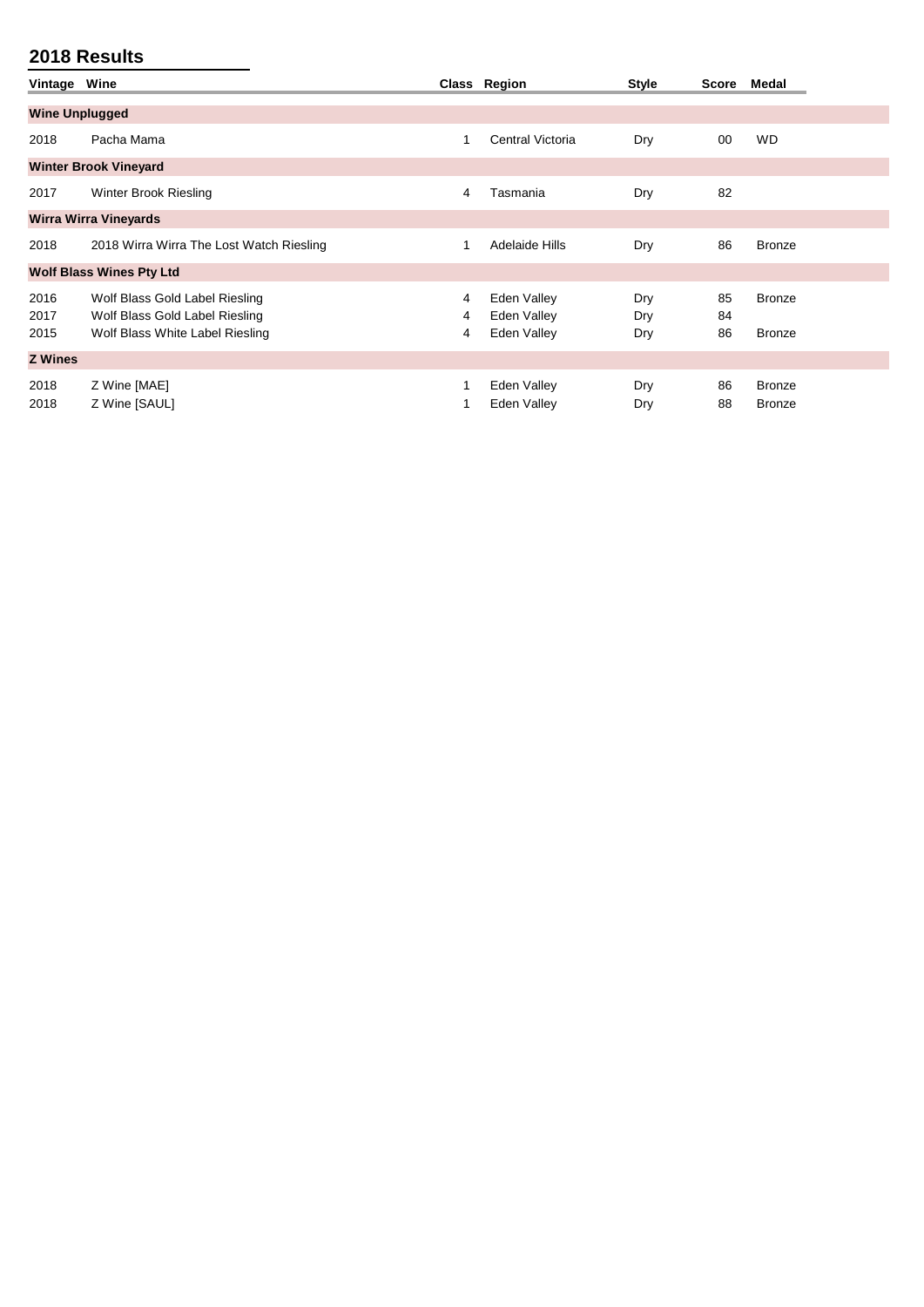| Vintage | Wine                                            |    | Class Region | <b>Style</b> | Score | Medal  |
|---------|-------------------------------------------------|----|--------------|--------------|-------|--------|
|         | <b>CZECH REPUBLIC</b>                           |    |              |              |       |        |
|         |                                                 |    |              |              |       |        |
|         | Znovin Znojmo, a.s.                             |    |              |              |       |        |
| 2017    | Znovin Riesling Divci vrch, selection of grapes |    | Morava       | Semi-Dry     | 81    |        |
| 2017    | Znovin Riesling Divci vrch, selection of grapes | 12 | Morava       | Sweet        | 92    | Silver |
| 2017    | Znovin Riesling Robinia, selection of grapes    | 11 | Morava       | Semi-Dry     | 86    | Bronze |
| 2017    | Znovin Riesling Sobes, late Harvest             | 11 | Morava       | Semi-Dry     | 77    |        |
| 2017    | Znovin Riesling VOC Znojmo                      | 10 | Morava       | Dry          | 83    |        |
| 2017    | Znovin Riesling VOC Znojmo                      |    | Morava       | Semi-Dry     | 83    |        |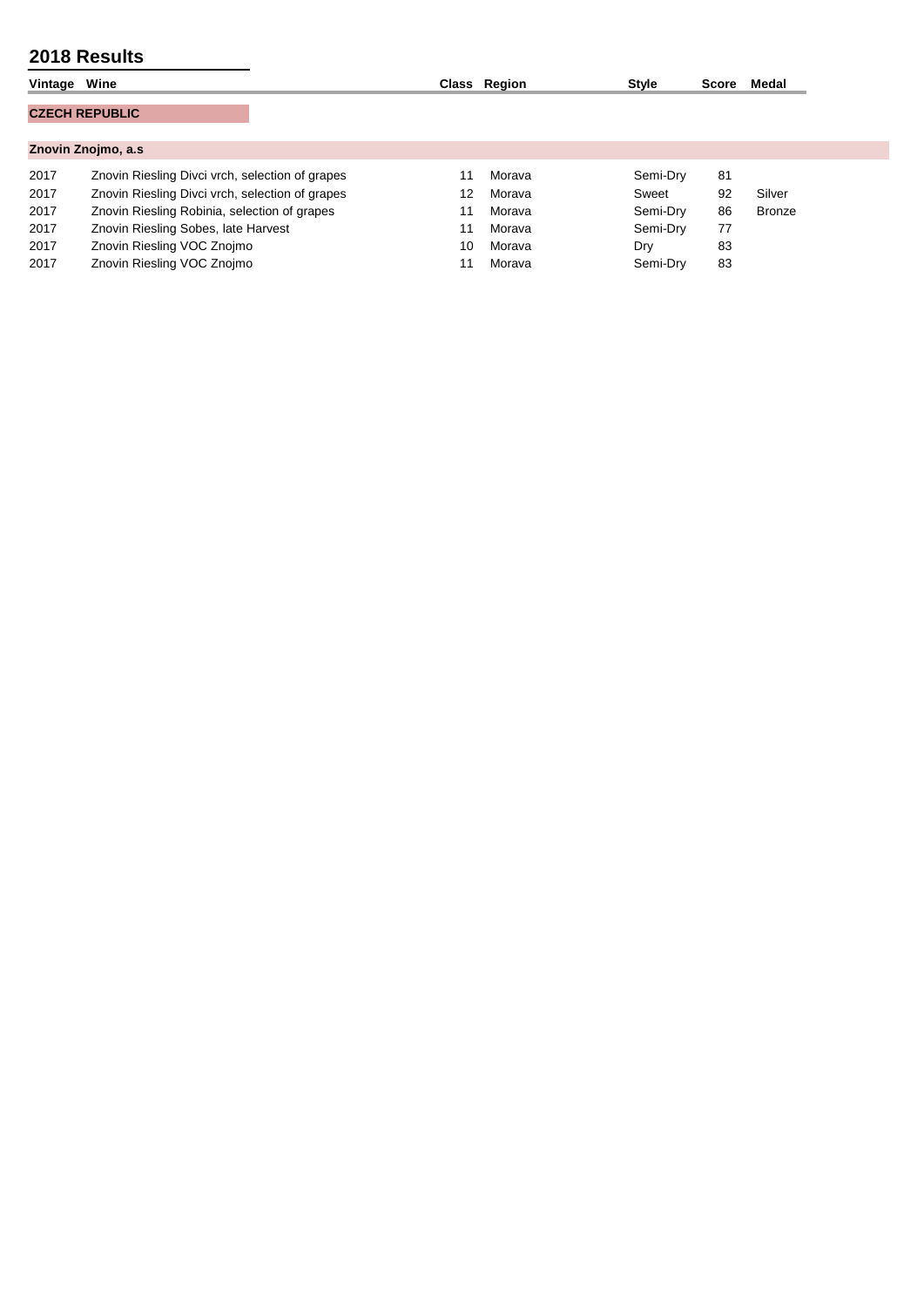| Vintage Wine         |                                                     |                                                       |    | Class Region | <b>Style</b> |    | Score Medal   |
|----------------------|-----------------------------------------------------|-------------------------------------------------------|----|--------------|--------------|----|---------------|
| <b>FRANCE</b>        |                                                     |                                                       |    |              |              |    |               |
|                      |                                                     |                                                       |    |              |              |    |               |
| <b>Alsace Willm</b>  |                                                     |                                                       |    |              |              |    |               |
| 2017                 | <b>RIESLING RESERVE</b>                             |                                                       | 10 | Alsace       | Dry          | 91 | Silver        |
|                      | Château de Riquewihr Doff & Irion                   |                                                       |    |              |              |    |               |
| 2017                 | Cuvée René Dopff Riesling AOC Alsace                |                                                       | 10 | Alsace       | Dry          | 84 |               |
| 2013                 |                                                     | Grand Cru Schoenenbourg Riesling AOC Alsace Grand Cru | 17 | Alsace       | Semi-Dry     | 80 |               |
| 2014                 |                                                     | Grand Cru Schoenenbourg Riesling AOC Alsace Grand Cru | 14 | Alsace       | Semi-Dry     | 83 |               |
| 2015                 |                                                     | Grand Cru Schoenenbourg Riesling AOC Alsace Grand Cru | 14 | Alsace       | Semi-Dry     | 84 |               |
| 2012                 | Riesling Clos Château d'Isenbourg Les Tommeries     |                                                       | 16 | Alsace       | Dry          | 84 |               |
| 2012                 | Riesling 'Les Murailles' AOC Alsace                 |                                                       | 16 | Alsace       | Dry          | 86 | <b>Bronze</b> |
| 2015                 | Riesling 'Les Murailles' AOC Alsace                 |                                                       | 14 | Alsace       | Semi-Dry     | 86 | <b>Bronze</b> |
| 2016                 | Riesling 'Les Murailles' AOC Alsace                 |                                                       | 13 | Alsace       | Dry          | 84 |               |
|                      | <b>Domaines Schlumberger</b>                        |                                                       |    |              |              |    |               |
| 2015                 | <b>Riesling Grand Cru Kessler</b>                   |                                                       | 13 | Alsace       | Dry          | 84 |               |
| 2015                 | Riesling Grand Cru Kitterle                         |                                                       | 13 | Alsace       | Dry          | 95 | Gold          |
| 2015                 | <b>Riesling Grand Cru Saering</b>                   |                                                       | 13 | Alsace       | Dry          | 82 |               |
| Dopff au Moulin      |                                                     |                                                       |    |              |              |    |               |
| 2014                 | Riesling Grand Cru Schoenenbourg Screwcap           |                                                       | 13 | Alsace       | Dry          | 87 | <b>Bronze</b> |
| 2017                 | <b>Riesling Screwcap</b>                            |                                                       | 10 | Alsace       | Dry          | 83 |               |
| <b>Joseph Cattin</b> |                                                     |                                                       |    |              |              |    |               |
| 2015                 | Joseph Cattin Hatchbourg Grand Cru Riesling         |                                                       | 13 | Alsace       | Dry          | 84 |               |
| 2016                 | Joseph Cattin Riesling                              |                                                       | 13 | Alsace       | Dry          | 90 | Silver        |
|                      | La Cave des Vignerons de Pfaffenheim                |                                                       |    |              |              |    |               |
| 2016                 | AOC Alsace Steingold Riesling                       |                                                       | 14 | Alsace       | Semi-Dry     | 88 | <b>Bronze</b> |
| 2017                 | Grand Cru Goldert Riesling AOC Alsace Grand Cru     |                                                       | 10 | Alsace       | Dry          | 88 | <b>Bronze</b> |
| 2017                 |                                                     | Grand Cru Hatschbourg Riesling AOC Alsace Grand Cru   | 10 | Alsace       | Dry          | 85 | <b>Bronze</b> |
| 2016                 | Grand Cru Steinert Riesling AOC Alsace Grand Cru    |                                                       | 13 | Alsace       | Dry          | 83 |               |
| 2017                 | Grand Cru Steinert Riesling AOC Alsace Grand Cru    |                                                       | 10 | Alsace       | Dry          | 86 | <b>Bronze</b> |
| 2015                 | Grand Cru Zinnkoepfle Riesling AOC Alsace Grand Cru |                                                       | 14 | Alsace       | Semi-Dry     | 84 |               |
| 2016                 | Grand Cru Zinnkoepfle Riesling AOC Alsace Grand Cru |                                                       | 14 | Alsace       | Semi-Dry     | 86 | <b>Bronze</b> |
| 2017                 | Grand Cru Zinnkoepfle Riesling AOC Alsace Grand Cru |                                                       | 10 | Alsace       | Dry          | 88 | Bronze        |
| 2017                 | Riesling Cuvée Jupiter AOC Alsace                   |                                                       | 10 | Alsace       | Dry          | 86 | <b>Bronze</b> |
| 2017                 | Riesling Pfaff Tradition AOC Alsace                 |                                                       | 10 | Alsace       | Dry          | 87 | <b>Bronze</b> |
| 2007                 | Riesling Vendanges Tardives AOC Alsace              |                                                       | 18 | Alsace       | Sweet        | 78 |               |
| Wolfberger           |                                                     |                                                       |    |              |              |    |               |
| <b>NV</b>            | <b>CREMANT D'ALSACE RIESLING BRUT</b>               |                                                       | 19 | Alsace       | Specialty    | 84 |               |
| 2017                 | <b>RIESLING</b>                                     |                                                       | 10 | Alsace       | Dry          | 85 | <b>Bronze</b> |
| 2014                 | RIESLING GRAND CRU EICHBERG                         |                                                       | 14 | Alsace       | Semi-Dry     | 90 | Silver        |
| 2017                 | RIESLING SIGNATURE                                  |                                                       | 10 | Alsace       | Dry          | 90 | Silver        |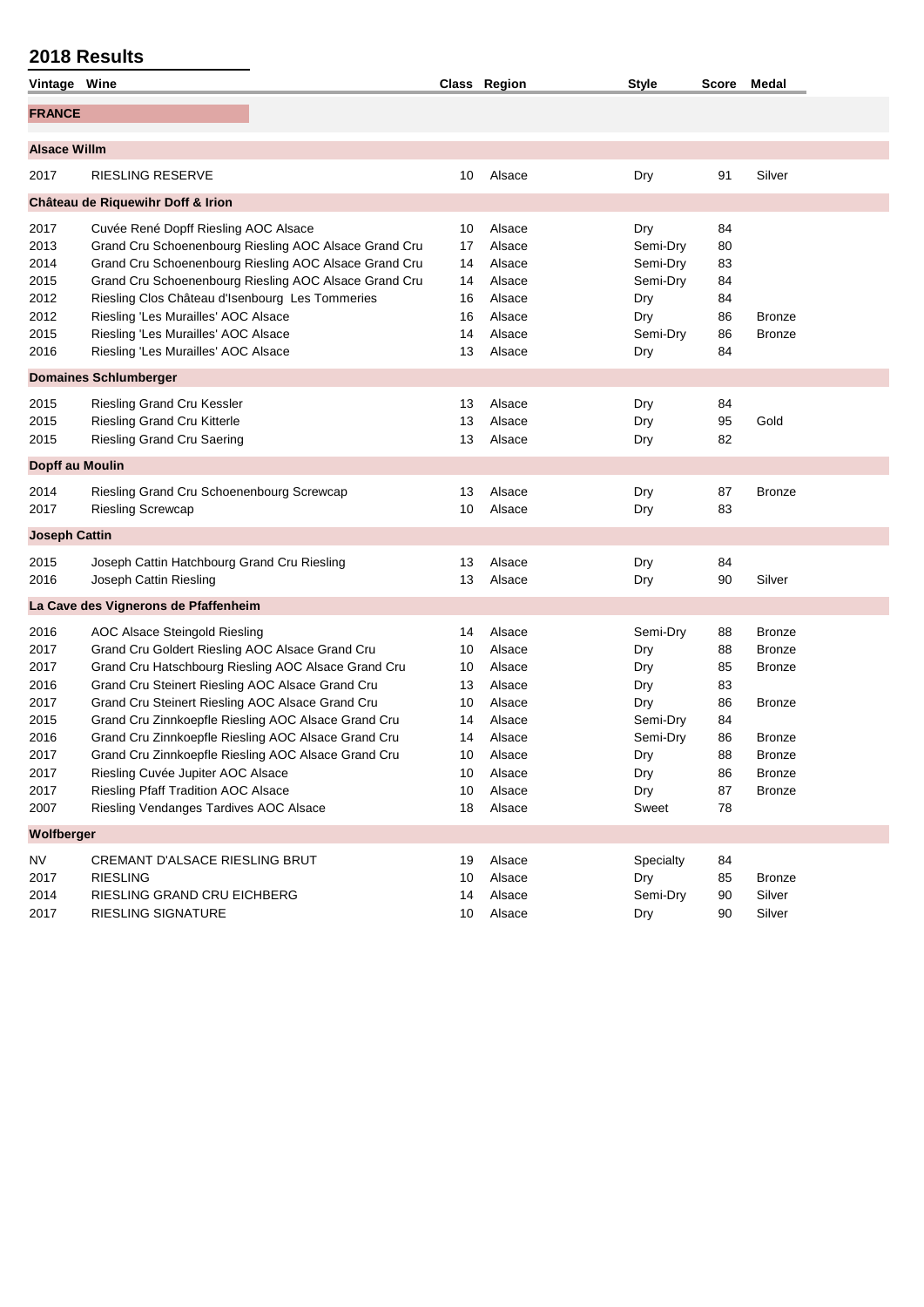| Vintage Wine                |                                                                                                                                      |                | Class Region                     | <b>Style</b>          | Score Medal    |                               |  |  |  |
|-----------------------------|--------------------------------------------------------------------------------------------------------------------------------------|----------------|----------------------------------|-----------------------|----------------|-------------------------------|--|--|--|
| <b>GERMANY</b>              |                                                                                                                                      |                |                                  |                       |                |                               |  |  |  |
|                             | JWG Johannisberger Weinvertrieb KG                                                                                                   |                |                                  |                       |                |                               |  |  |  |
| 2017<br>2017                | 50 Degrees Rielsing Trocken<br>50 Degrees Riesling                                                                                   | 10<br>12       | Rheingau<br>Rheingau             | Dry<br>Sweet          | 91<br>88       | Silver<br><b>Bronze</b>       |  |  |  |
| <b>Schloss Johannisberg</b> |                                                                                                                                      |                |                                  |                       |                |                               |  |  |  |
| 2017<br>2017<br>2016        | Schloss Johannisberger Riesling Purpurlack<br>Schloss Johannisberger Riesling Rotlack<br>Schloss Johannisberger Riesling Silberlack  | 12<br>12<br>13 | Rheingau<br>Rheingau<br>Rheingau | Sweet<br>Sweet<br>Dry | 95<br>95<br>86 | Gold<br>Gold<br><b>Bronze</b> |  |  |  |
|                             | <b>Weingut Axel Pauly</b>                                                                                                            |                |                                  |                       |                |                               |  |  |  |
| 2016                        | <b>Pauly Generations Riesling</b>                                                                                                    | 14             | Mosel                            | Semi-Dry              | 90             | Silver                        |  |  |  |
|                             | <b>Weingut Dreissigacker</b>                                                                                                         |                |                                  |                       |                |                               |  |  |  |
| 2017                        | Dreissigacker Organic Trocken                                                                                                        | 10             | Rheinhessen                      | Dry                   | 88             | <b>Bronze</b>                 |  |  |  |
|                             | Weingut Georg Müller Stiftung                                                                                                        |                |                                  |                       |                |                               |  |  |  |
| 2015                        | 2015 WISSELBRUNNEN, Hattenheim Riesling GG<br><b>VDP.GROSSE LAGE</b>                                                                 | 13             | Rheingau                         | Dry                   | 77             |                               |  |  |  |
| 2016                        | 2016 'Art Edition' Riesling trocken VDP.GUTSWEIN                                                                                     | 13             | Rheingau                         | Dry                   | 91             | Silver                        |  |  |  |
| 2016                        | 2016 Hallgarten Riesling Alte Reben VDP.ORTSWEIN<br><b>Best European Riesling</b>                                                    | 14             | Rheingau                         | Semi-Dry              | 97             | Trophy                        |  |  |  |
| 2016<br>2016                | 2016 HASSEL, Hattenheim Riesling GG VDP.GROSSE LAGE<br>2016 Hattenheimer Nussbrunnen Riesling Spätlese<br>Goldkapsel VDP.GROSSE LAGE | 13<br>15       | Rheingau<br>Rheingau             | Dry<br>Sweet          | 95<br>91       | Gold<br>Silver                |  |  |  |
| 2016                        | 2016 Oestricher Lenchen Riesling Kabinett VDP.GROSSE<br>LAGE                                                                         | 15             | Rheingau                         | Sweet                 | 87             | <b>Bronze</b>                 |  |  |  |
| 2016                        | 2016 WISSELBRUNNEN, Hattenheim Riesling GG<br><b>VDP.GROSSE LAGE</b>                                                                 | 13             | Rheingau                         | Dry                   | 00             | WD                            |  |  |  |
| 2017                        | 2017 Hattenheimer Schützenhaus Riesling trocken<br><b>VDP.ERSTE LAGE</b>                                                             | 10             | Rheingau                         | Dry                   | 82             |                               |  |  |  |
| 2017                        | 2017 Hattenheimer Wisselbrunnen Riesling Beerenauslee<br><b>VDP.GROSSE LAGE</b>                                                      | 12             | Rheingau                         | Sweet                 | 91             | Silver                        |  |  |  |
| 2017                        | 2017 Hattenheimer Wisselbrunnen Riesling Spätlese<br><b>VDP.GROSSE LAGE</b>                                                          | 12             | Rheingau                         | Sweet                 | 84             |                               |  |  |  |
| 2017                        | 2017 Hattenheimer Wisselbrunnen Riesling<br>Trockenbeerenauslese VDP.GROSSE LAGE                                                     | 12             | Rheingau                         | Sweet                 | 87             | <b>Bronze</b>                 |  |  |  |
| 2017                        | 2017 Oestricher Klosterberg Riesling trocken VDP.ERSTE<br>LAGE                                                                       | 10             | Rheingau                         | Dry                   | 85             | <b>Bronze</b>                 |  |  |  |
| 2017                        | 2017 Oestricher Lenchen Riesling Auslese VDP.GROSSE<br>LAGE                                                                          | 12             | Rheingau                         | Sweet                 | 86             | <b>Bronze</b>                 |  |  |  |
| 2017                        | 2017 Oestricher Lenchen Riesling Trockenbeerenauslese<br><b>VDP.GROSSE LAGE</b>                                                      | 12             | Rheingau                         | Sweet                 | 96             | <b>Elite Gold</b>             |  |  |  |
|                             | <b>Weingut Hans Wirsching KG</b>                                                                                                     |                |                                  |                       |                |                               |  |  |  |
| 2016                        | Iphöfer Julius-Echter-Berg Riesling Großes Gewächs trocken                                                                           | 13             | Franken                          | Dry                   | 95             | Gold                          |  |  |  |
| <b>Weingut Kopp</b>         |                                                                                                                                      |                |                                  |                       |                |                               |  |  |  |
| 2016                        | Riesling Buntsandstein Klostergut Fremersberger<br>Feigenwäldchen                                                                    | 14             | Baden                            | Semi-Dry              | 84             |                               |  |  |  |
| 2016<br>2016                | Riesling Klostergut Fremersberger Feigenwäldchen<br>Riesling Terrassenlage Klostergut Fremersberger<br>Feigenwäldchen                | 13<br>13       | Baden<br>Baden                   | Dry<br>Dry            | 96<br>85       | Elite Gold<br><b>Bronze</b>   |  |  |  |
|                             | <b>Weingut Lisa Bunn</b>                                                                                                             |                |                                  |                       |                |                               |  |  |  |
| 2016<br>2017                | 2016 Orbel Nierstein Riesling<br>2017 Busy Lizzie Riesling                                                                           | 13<br>10       | Rheinhessen<br>Rheinhessen       | Dry<br>Dry            | 83<br>82       |                               |  |  |  |
| 2017                        | 2017 Nierstein Riesling                                                                                                              | 10             | Rheinhessen                      | Dry                   | 85             | <b>Bronze</b>                 |  |  |  |
|                             | <b>Weingut Maximin Grünhaus</b>                                                                                                      |                |                                  |                       |                |                               |  |  |  |
| 2016                        | 2016 Maximin Grünhaus Abtsberg Riesling GG  <br><b>VDP.GROSSE LAGE</b>                                                               | 13             | Mosel                            | Dry                   | 86             | <b>Bronze</b>                 |  |  |  |
| 2016                        | 2016 Maximin Grünhaus Riesling Monopol   VDP.GUTSWEIN                                                                                | 14             | Mosel                            | Semi-Dry              | 87             | <b>Bronze</b>                 |  |  |  |
|                             | Weingut Müller-Catoir                                                                                                                |                |                                  |                       |                |                               |  |  |  |
| 2016                        | 2016 Bürgergarten Riesling Spätlese (Bio) VDP. Erste Lage<br>feinfruchtig                                                            | 15             | Palatinate (Pfalz)               | Sweet                 | 85             | <b>Bronze</b>                 |  |  |  |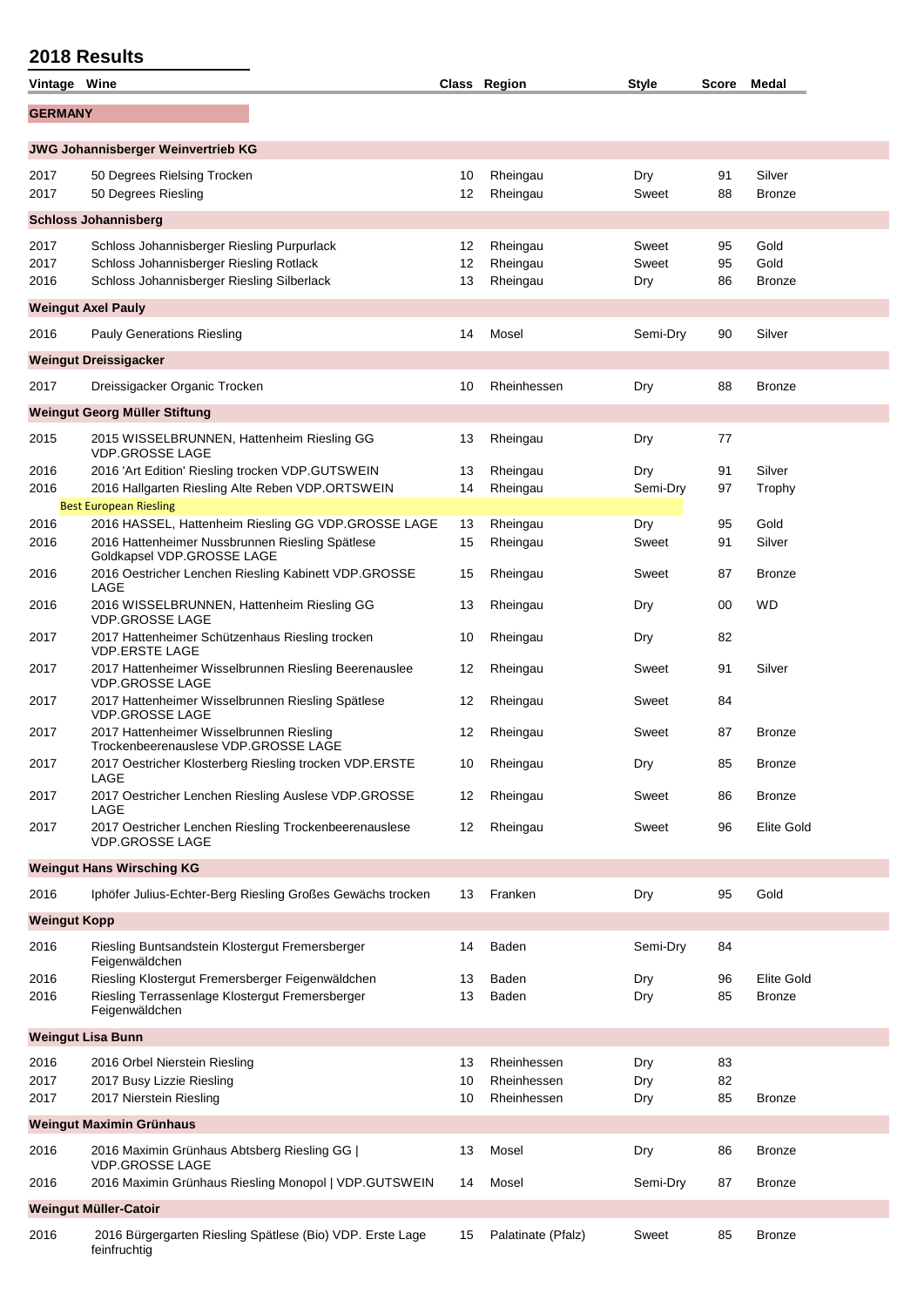| Vintage                | Wine                                                                                                   |          | Class Region               | <b>Style</b>    | <b>Score</b> | Medal                   |
|------------------------|--------------------------------------------------------------------------------------------------------|----------|----------------------------|-----------------|--------------|-------------------------|
| 2013                   | 2013 Haardt Riesling VDP. Ortswein trocken                                                             | 16       | Palatinate (Pfalz)         | Dry             | 90           | Silver                  |
| 2017                   | 2017 Bürgergarten Riesling (Bio) VDP. Erste Lage trocken                                               | 10       | Palatinate (Pfalz)         | Dry             | 90           | Silver                  |
|                        | <b>Weingut Prinz von Hessen</b>                                                                        |          |                            |                 |              |                         |
| 2016<br>2017           | PRINZ VON HESSEN Riesling Dachsfilet<br>PRINZ VON HESSEN Riesling Kabinett ROYAI                       | 13<br>10 | Rheingau<br>Rheingau       | Dry<br>Dry      | 90<br>85     | Silver<br><b>Bronze</b> |
|                        | <b>Weingut Reis &amp; Luff</b>                                                                         |          |                            |                 |              |                         |
| 2016<br>2016           | Reis & Luff Riesling Classic<br>Reis & Luff Riesling Dry                                               | 14<br>13 | Rheinhessen<br>Rheinhessen | Semi-Dry<br>Dry | 91<br>91     | Silver<br>Silver        |
| <b>Weingut Schales</b> |                                                                                                        |          |                            |                 |              |                         |
| 2016<br>2017           | 2016 CARDINALIS Dalsheimer Steig Riesling trocken<br>2017 CARDINALIS Dalsheimer Steig Riesling trocken | 13<br>10 | Rheinhessen<br>Rheinhessen | Dry<br>Dry      | 82<br>81     |                         |
|                        | <b>Weingut Schloss Sommerhausen</b>                                                                    |          |                            |                 |              |                         |
| 2015                   | Schloss Sommerhausen Quaderkalk Riesling                                                               | 14       | Franken                    | Semi-Dry        | 89           | Bronze                  |
| <b>Weingut Tesch</b>   |                                                                                                        |          |                            |                 |              |                         |
| 2015                   | <b>Tesch Riesling Unplugged</b>                                                                        | 13       |                            | Dry             | 82           |                         |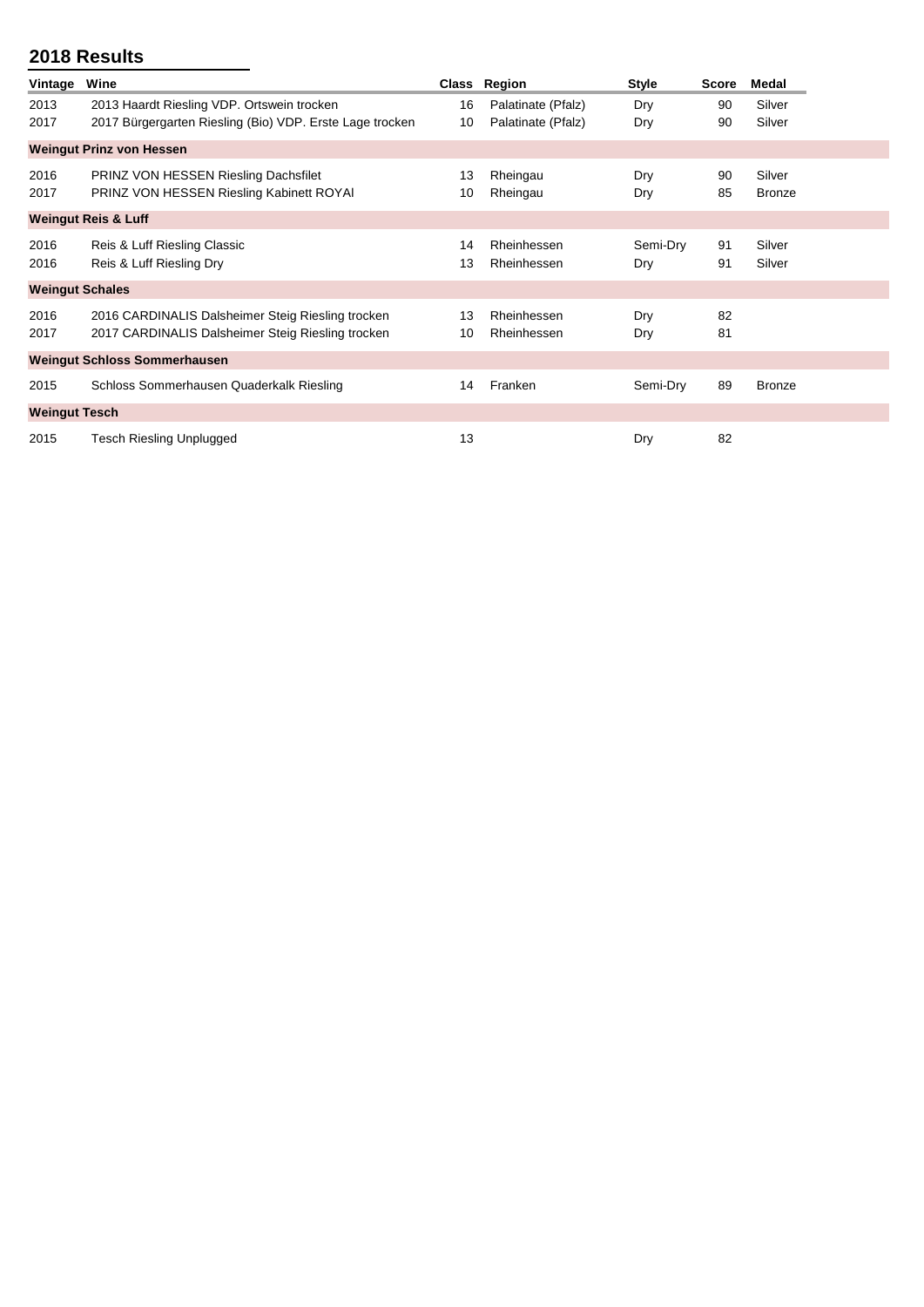**Tupari Wines**

|                        | <b>2018 Results</b>                                                                       |        |                                |                      |          |                   |
|------------------------|-------------------------------------------------------------------------------------------|--------|--------------------------------|----------------------|----------|-------------------|
| Vintage Wine           |                                                                                           |        | Class Region                   | <b>Style</b>         |          | Score Medal       |
| <b>NEW ZEALAND</b>     |                                                                                           |        |                                |                      |          |                   |
| Akarua                 |                                                                                           |        |                                |                      |          |                   |
|                        |                                                                                           |        |                                |                      |          |                   |
| 2017                   | Akarua Central Otago Riesling                                                             | 5      | Central Otago                  | Semi-Dry             | 95       | Gold              |
|                        | <b>Allan Scott Family Winemakers</b>                                                      |        |                                |                      |          |                   |
| 2016                   | Allan Scott Generations Dry Riesling                                                      | 4      | Marlborough                    | Dry                  | 83       |                   |
| 2016                   | Allan Scott Marlborough Late Harvest Riesling                                             | 6      | Marlborough                    | Sweet                | 95       | Gold              |
| 2003<br>2017           | Allan Scott Marlborough Riesling<br>Allan Scott Marlborough Riesling                      | 8<br>5 | Marlborough<br>Marlborough     | Semi-Dry<br>Semi-Dry | 82<br>88 | <b>Bronze</b>     |
|                        |                                                                                           |        |                                |                      |          |                   |
|                        | <b>Domain Road Vineyard</b>                                                               |        |                                |                      |          |                   |
| 2016<br>2016           | Domain Road Duffers Creek Riesling<br>Domain Road Vineyard The Water Race Dry Riesling    | 5<br>4 | Central Otago<br>Central Otago | Semi-Dry<br>Dry      | 83<br>84 |                   |
|                        |                                                                                           |        |                                |                      |          |                   |
|                        | <b>Foley Family Wines</b>                                                                 |        |                                |                      |          |                   |
| 2018                   | Dashwood Riesling                                                                         | 3      | Marlborough                    | Sweet                | 95       | Gold              |
| 2018                   | Martinborough Vineyard Manu Riesling                                                      | 3      | <b>Wellington District</b>     | Sweet                | 85       | <b>Bronze</b>     |
| 2017                   | Vavasour Riesling                                                                         | 4      | Marlborough                    | Dry                  | 82       |                   |
| <b>Forrest Wines</b>   |                                                                                           |        |                                |                      |          |                   |
| 2017                   | <b>Forrest Botrytised Riesling</b>                                                        | 6      | Marlborough                    | Sweet                | 97       | Trophy            |
|                        | <b>Best New Zealand Riesling</b>                                                          |        |                                |                      |          |                   |
| 2017                   | <b>Best Sweet Riesling</b><br><b>Forrest Riesling</b>                                     | 5      | Marlborough                    | Semi-Dry             | 83       |                   |
| 2018                   | The Doctors' Riesling                                                                     | 3      | Marlborough                    | Sweet                | 87       | <b>Bronze</b>     |
|                        |                                                                                           |        |                                |                      |          |                   |
| <b>Giesen Wines</b>    |                                                                                           |        |                                |                      |          |                   |
| 2016                   | Giesen Estate Riesling                                                                    | 6      | Marlborough                    | Sweet                | 90       | Silver            |
| <b>Greystone Wines</b> |                                                                                           |        |                                |                      |          |                   |
| 2016                   | Greystone Sea Star Riesling                                                               | 4      | Canterbury/Waipara             | Dry                  | 82       |                   |
|                        |                                                                                           |        | Valley                         |                      |          |                   |
| <b>Hunter's Wines</b>  |                                                                                           |        |                                |                      |          |                   |
| 2014                   | Hunter's Hukapapa™ Dessert Riesling                                                       | 9      | Marlborough                    | Sweet                | 95       | Gold              |
| 2018                   | Hunter's Marlborough Riesling                                                             | 1      | Marlborough                    | Dry                  | 87       | <b>Bronze</b>     |
| 2018                   | Spring Creek Estate Riesling                                                              | 1      | Marlborough                    | Dry                  | 88       | <b>Bronze</b>     |
|                        | Kahurangi Estate                                                                          |        |                                |                      |          |                   |
| 2018                   | Kahurangi Estate Dry Riesling                                                             | 1      | Nelson                         | Dry                  | 80       |                   |
| 2017                   | Kahurangi Estate Mt Arthur Reserve Riesling                                               | 5      | Nelson                         | Semi-Dry             | 96       | <b>Elite Gold</b> |
| 2017                   | Kahurangi Estate Riesling                                                                 | 5      | Nelson                         | Semi-Dry             | 84       |                   |
|                        | <b>Lawson's Dry Hills</b>                                                                 |        |                                |                      |          |                   |
| 2016                   | Lawson's Dry Hills Riesling                                                               | 5      | Marlborough                    | Semi-Dry             | 90       | Silver            |
| 2017                   | Lawson's Dry Hills Riesling                                                               | 4      | Marlborough                    | Dry                  | 95       | Gold              |
|                        | <b>Loveblock Vintners</b>                                                                 |        |                                |                      |          |                   |
| 2014                   | Loveblock Marlborough Bone Dry Riesling                                                   | 7      | Marlborough                    | Dry                  | 84       |                   |
| <b>Maude Wines</b>     |                                                                                           |        |                                |                      |          |                   |
| 2018                   | Maude, Mt Maude Vineyard, Dry Riesling                                                    | 1      | Central Otago                  | Dry                  | 86       | <b>Bronze</b>     |
| 2018                   | Maude, Mt Maude Vineyard, East Block Riesling                                             | 3      | Central Otago                  | Sweet                | 84       |                   |
|                        | <b>Mt Difficulty Wines</b>                                                                |        |                                |                      |          |                   |
|                        |                                                                                           |        |                                |                      |          |                   |
| 2017                   | Mt Difficulty Bannockburn Dry Riesling 2017                                               | 4      | Central Otago                  | Dry                  | 86       | <b>Bronze</b>     |
| 2017<br>2017           | Mt Difficulty Bannockburn target Riesling 2017<br>Roaring Meg Central Otago Riesling 2017 | 6<br>5 | Central Otago<br>Central Otago | Sweet<br>Semi-Dry    | 93<br>90 | Silver<br>Silver  |
|                        | <b>Te Whare Ra Wines</b>                                                                  |        |                                |                      |          |                   |
|                        |                                                                                           |        |                                |                      |          |                   |
| 2016<br>2018           | Te Whare Ra Sv5182 Riesling 'D'                                                           | 4      | Marlborough<br>Marlborough     | Dry                  | 83       | <b>Bronze</b>     |
|                        | Te Whare Ra SV5182 Riesling 'M'                                                           | 3      |                                | Sweet                | 88       |                   |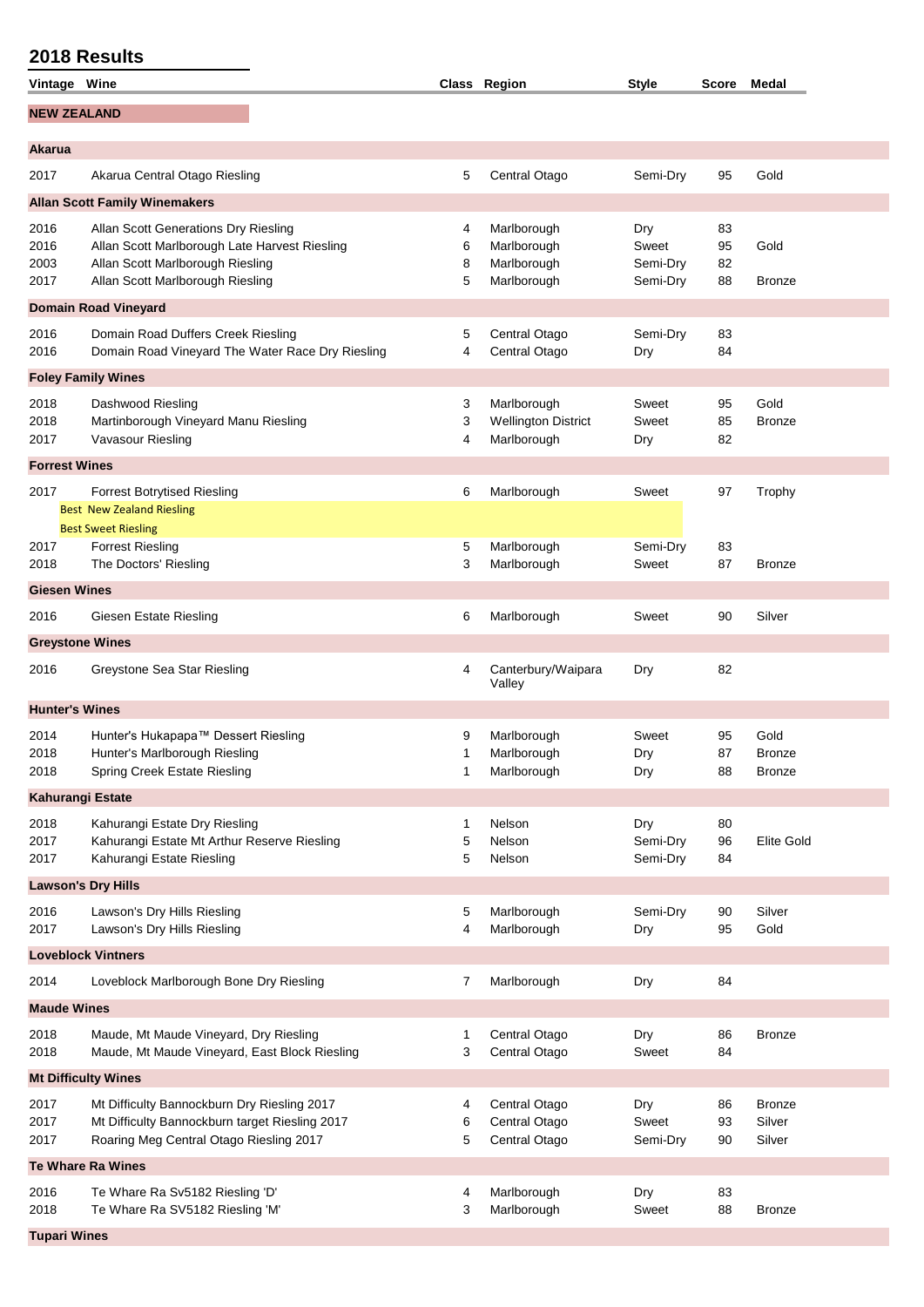| Vintage                   | Wine                                                  |   | Class Region               | <b>Style</b> | Score | Medal         |  |
|---------------------------|-------------------------------------------------------|---|----------------------------|--------------|-------|---------------|--|
| 2017                      | Late Harvest Riesling                                 | 6 | Marlborough                | Sweet        | 89    | Bronze        |  |
| <b>Urlar</b>              |                                                       |   |                            |              |       |               |  |
| 2016                      | Urlar Gladstone Riesling                              | 4 | <b>Wellington District</b> | Dry          | 88    | Bronze        |  |
| <b>Villa Maria Estate</b> |                                                       |   |                            |              |       |               |  |
| 2016                      | Villa Maria Reserve Noble Riesling Botrytis Selection | 6 | Marlborough                | Sweet        | 86    | <b>Bronze</b> |  |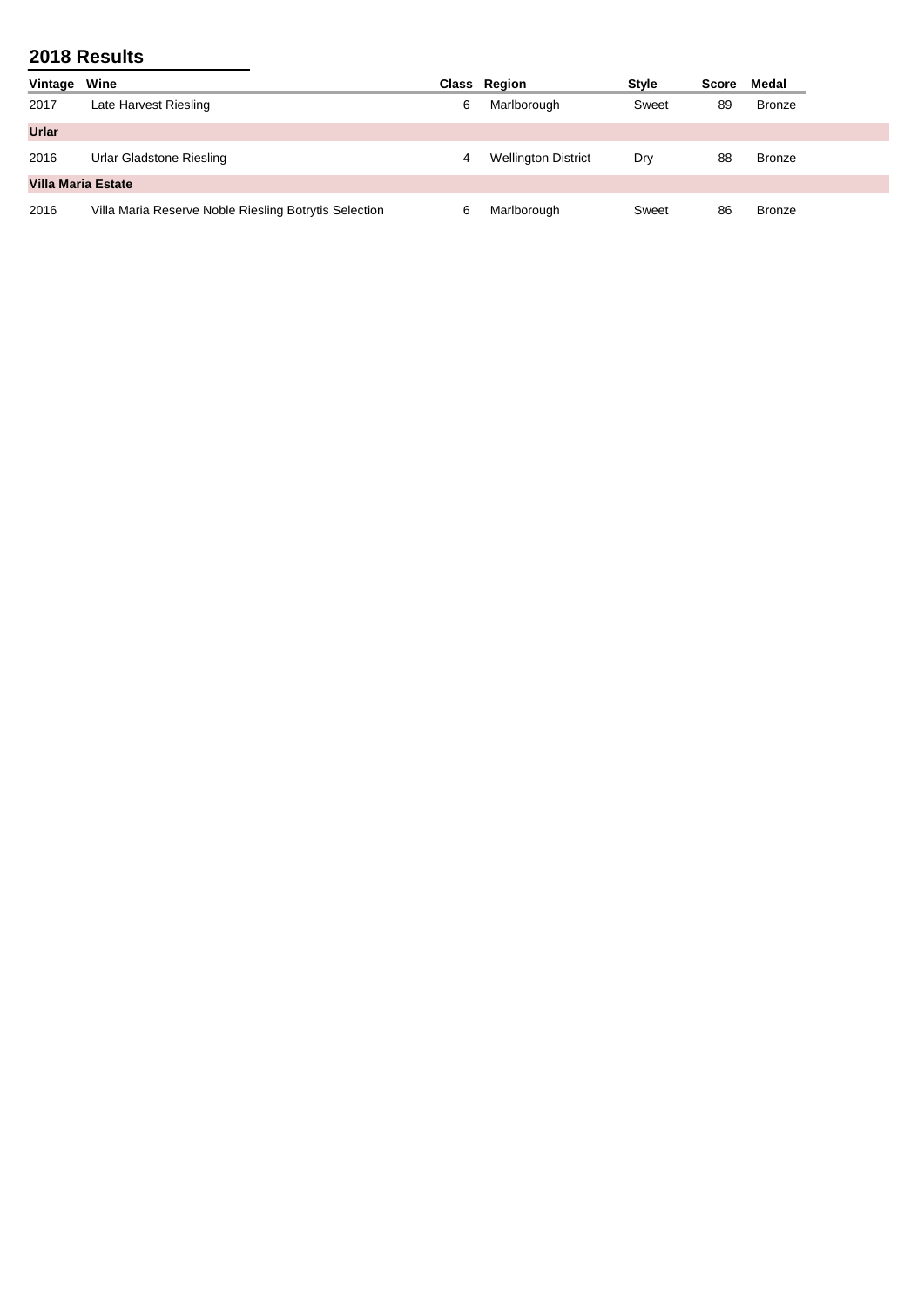| Vintage Wine                                 |                                                                                                                                                                                                                                                                                                                          |                                  | Class Region                                                                                                      | <b>Style</b>                                           | Score                            | Medal                                                           |
|----------------------------------------------|--------------------------------------------------------------------------------------------------------------------------------------------------------------------------------------------------------------------------------------------------------------------------------------------------------------------------|----------------------------------|-------------------------------------------------------------------------------------------------------------------|--------------------------------------------------------|----------------------------------|-----------------------------------------------------------------|
| <b>USA</b>                                   |                                                                                                                                                                                                                                                                                                                          |                                  |                                                                                                                   |                                                        |                                  |                                                                 |
| <b>Billsboro Winery</b>                      |                                                                                                                                                                                                                                                                                                                          |                                  |                                                                                                                   |                                                        |                                  |                                                                 |
| 2016                                         | Finger Lakes - Barrel Fermented Dry Riesling                                                                                                                                                                                                                                                                             | 19                               | <b>Finger Lakes</b>                                                                                               | Specialty                                              | 78                               |                                                                 |
| <b>Black Star Farms</b>                      |                                                                                                                                                                                                                                                                                                                          |                                  |                                                                                                                   |                                                        |                                  |                                                                 |
| 2016<br>2017                                 | <b>Black Star Farms Arcturos Dry Riesling</b><br><b>Black Star Farms Arcturos Dry Riesling</b>                                                                                                                                                                                                                           | 13<br>10                         | <b>Old Mission Peninsula</b><br><b>Old Mission Peninsula</b>                                                      | Dry<br>Dry                                             | 90<br>98                         | Silver<br>Trophy                                                |
|                                              | <b>Best American Riesling</b><br><b>Best Dry Riesling</b><br><b>Best Wine of the Challenge</b>                                                                                                                                                                                                                           |                                  |                                                                                                                   |                                                        |                                  |                                                                 |
| 2016<br>2017<br>2016<br>2016                 | Black Star Farms Arcturos Semi-Dry Riesling<br>Black Star Farms Arcturos Semi-Dry Riesling<br><b>Black Star Farms Arcturos Winter Harvest Riesling</b><br>Black Star Farms Wine Club Selection Sparkling Riesling                                                                                                        | 14<br>11<br>15<br>19             | Leelanau Peninsula<br>Leelanau Peninsula<br><b>Old Mission Peninsula</b><br>Old Mission Peninsula                 | Semi-Dry<br>Semi-Dry<br>Sweet<br>Specialty             | 89<br>95<br>96<br>89             | <b>Bronze</b><br>Gold<br>Elite Gold<br>Bronze                   |
|                                              | <b>Black Willow Winery</b>                                                                                                                                                                                                                                                                                               |                                  |                                                                                                                   |                                                        |                                  |                                                                 |
| NV                                           | <b>Black Willow Riesling</b>                                                                                                                                                                                                                                                                                             | 19                               | <b>New York State</b>                                                                                             | Specialty                                              | 84                               |                                                                 |
|                                              | <b>Bright Leaf Vineyard</b>                                                                                                                                                                                                                                                                                              |                                  |                                                                                                                   |                                                        |                                  |                                                                 |
| 2017<br>2017                                 | Dry Riesling<br>Semi Dry Riesling                                                                                                                                                                                                                                                                                        | 11<br>11                         | <b>Finger Lakes</b><br><b>Finger Lakes</b>                                                                        | Semi-Dry<br>Semi-Dry                                   | 81<br>80                         |                                                                 |
|                                              | <b>Brotherhood, America's Oldest Winery</b>                                                                                                                                                                                                                                                                              |                                  |                                                                                                                   |                                                        |                                  |                                                                 |
| NV<br>2017<br>2016                           | <b>B Sparkling Riesling</b><br>Late Harvest Riesling<br>Wine Maker's Private Selection                                                                                                                                                                                                                                   | 19<br>12<br>15                   | <b>Finger Lakes</b><br><b>Finger Lakes</b><br><b>Finger Lakes</b>                                                 | Specialty<br>Sweet<br>Sweet                            | 78<br>91<br>81                   | Silver                                                          |
|                                              | <b>Buttonwood Grove Winery</b>                                                                                                                                                                                                                                                                                           |                                  |                                                                                                                   |                                                        |                                  |                                                                 |
| 2016<br>2017<br>2017<br>2017                 | Buttonwood Grove Dry Riesling<br><b>Buttonwood Grove Riesling</b><br>Buttonwood Grove Riesling, Big Hollow Block<br>Buttonwood Grove Riesling, Riemer Block                                                                                                                                                              | 13<br>12<br>12<br>11             | <b>Finger Lakes</b><br><b>Finger Lakes</b><br><b>Finger Lakes</b><br><b>Finger Lakes</b>                          | Dry<br>Sweet<br>Sweet<br>Semi-Dry                      | 84<br>84<br>82<br>84             |                                                                 |
|                                              | <b>Chateau Lafayette Reneau</b>                                                                                                                                                                                                                                                                                          |                                  |                                                                                                                   |                                                        |                                  |                                                                 |
| 2017<br>2017<br>2017                         | Dry Riesling<br>Late Harvest Riesling<br>Semi Dry Riesling                                                                                                                                                                                                                                                               | 11<br>12<br>12                   | Finger Lakes<br><b>Finger Lakes</b><br><b>Finger Lakes</b>                                                        | Semi-Dry<br>Sweet<br>Sweet                             | 96<br>88<br>87                   | Elite Gold<br>Bronze<br><b>Bronze</b>                           |
|                                              | <b>Chateau Ste Michelle</b>                                                                                                                                                                                                                                                                                              |                                  |                                                                                                                   |                                                        |                                  |                                                                 |
| 2014<br>2016<br>2014<br>2016<br>2016<br>2016 | Chateau Ste. Michelle & Dr. Loosen Eroica Gold Riesling<br>Chateau Ste. Michelle & Dr. Loosen Eroica Riesling<br>Chateau Ste. Michelle & Dr. Loosen Riesling Ice Wine<br>Chateau Ste. Michelle Cold Creek Vineyard Riesling<br>Chateau Ste. Michelle Dry Riesling<br>Chateau Ste. Michelle Harvest Select Sweet Riesling | 15<br>14<br>15<br>14<br>13<br>15 | Columbia Valley<br>Columbia Valley<br>Horse Heaven Hills<br>Columbia Valley<br>Columbia Valley<br>Columbia Valley | Sweet<br>Semi-Dry<br>Sweet<br>Semi-Dry<br>Dry<br>Sweet | 95<br>89<br>88<br>95<br>89<br>83 | Gold<br><b>Bronze</b><br><b>Bronze</b><br>Gold<br><b>Bronze</b> |
|                                              | <b>Colloca Estate Winery</b>                                                                                                                                                                                                                                                                                             |                                  |                                                                                                                   |                                                        |                                  |                                                                 |
| 2017<br>2017<br>2017                         | Colloca Estate Lake Effect Vineyard Dolce Riesling<br>Colloca Estate Lake Effect Vineyard Dry Riesling<br>Colloca Estate Lake Effect Vineyard Riesling                                                                                                                                                                   | 12<br>10<br>12                   | <b>New York State</b><br>New York State<br><b>New York State</b>                                                  | Sweet<br>Dry<br>Sweet                                  | 83<br>95<br>84                   | Gold                                                            |
|                                              | <b>Glenora Wine Cellars</b>                                                                                                                                                                                                                                                                                              |                                  |                                                                                                                   |                                                        |                                  |                                                                 |
| 2017<br>2017<br>2017                         | Glenora Dry Riesling<br><b>Glenora Riesling</b><br>Gleonora Riesling Select Harvest                                                                                                                                                                                                                                      | 11<br>12<br>12                   | <b>Finger Lakes</b><br><b>Finger Lakes</b><br><b>Finger Lakes</b>                                                 | Semi-Dry<br>Sweet<br>Sweet                             | 87<br>84<br>84                   | <b>Bronze</b>                                                   |
|                                              | <b>Lakewood Vineyards</b>                                                                                                                                                                                                                                                                                                |                                  |                                                                                                                   |                                                        |                                  |                                                                 |
| 2016<br>2017<br>2017                         | 3 Generations Riesling<br>Dry Riesling<br>Riesling                                                                                                                                                                                                                                                                       | 13<br>10<br>11                   | <b>Finger Lakes</b><br><b>Finger Lakes</b><br><b>Finger Lakes</b>                                                 | Dry<br>Dry<br>Semi-Dry                                 | 77<br>82<br>93                   | Silver                                                          |
| <b>Mari Vineyards</b>                        |                                                                                                                                                                                                                                                                                                                          |                                  |                                                                                                                   |                                                        |                                  |                                                                 |
| 2016<br>2016                                 | Jamieson Vineyard Dry Riesling<br>Scriptorium Riesling                                                                                                                                                                                                                                                                   | 13<br>14                         | Old Mission Peninsula<br>Old Mission Peninsula                                                                    | Dry<br>Semi-Dry                                        | 90<br>88                         | Silver<br><b>Bronze</b>                                         |